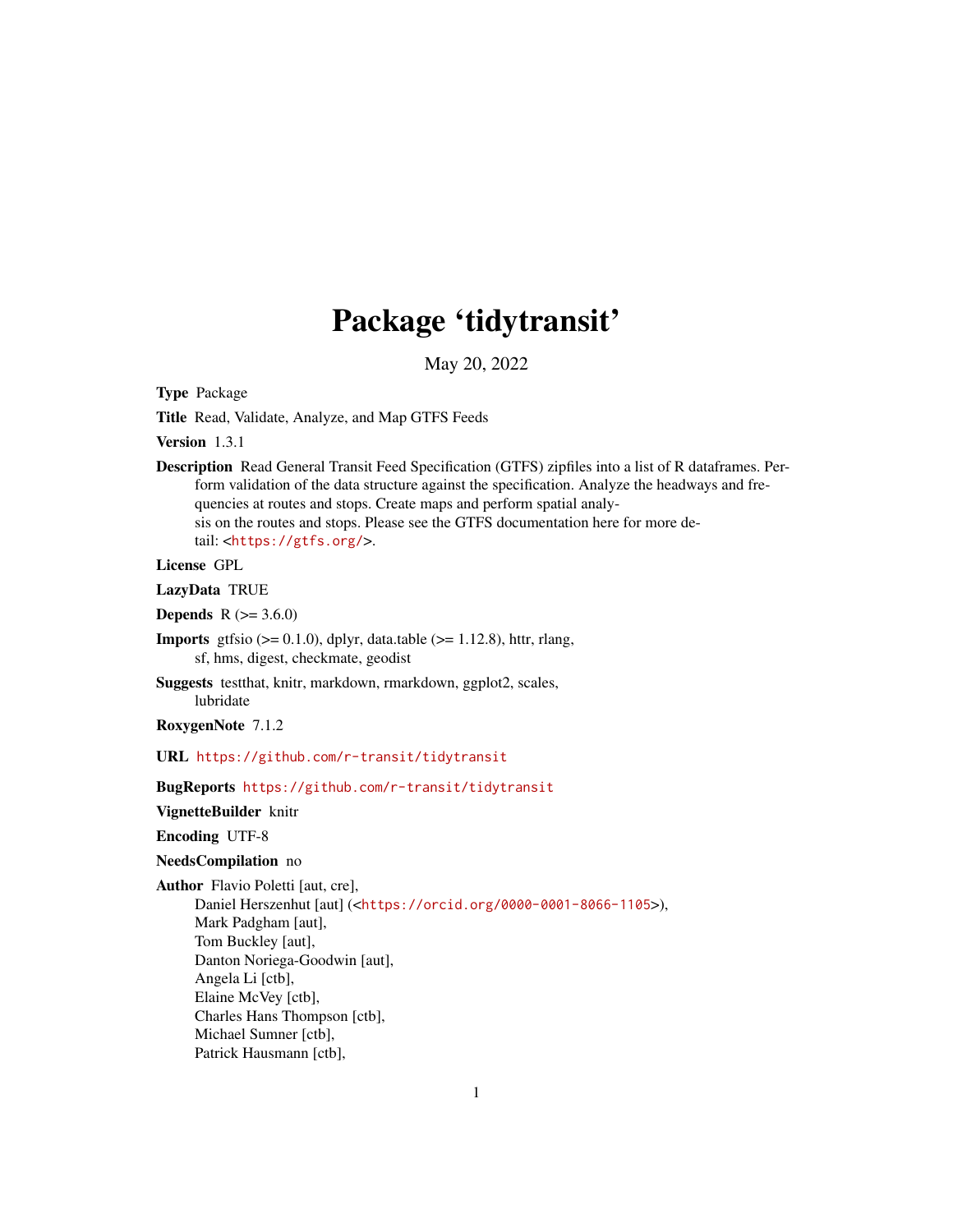Bob Rudis [ctb], James Lamb [ctb], Alexandra Kapp [ctb], Kearey Smith [ctb], Dave Vautin [ctb], Kyle Walker [ctb]

Maintainer Flavio Poletti <flavio.poletti@hotmail.ch>

Repository CRAN

Date/Publication 2022-05-20 11:10:02 UTC

## R topics documented:

|      | 3              |
|------|----------------|
|      | $\overline{4}$ |
|      | $\overline{5}$ |
|      | 5              |
|      | 6              |
|      | 6              |
|      | $\overline{7}$ |
|      | $\overline{7}$ |
|      | 8              |
|      | 9              |
|      | 9              |
|      | 10             |
|      | 11             |
|      | 12             |
|      | 12             |
|      | 13             |
| 14   |                |
|      |                |
|      |                |
|      |                |
| - 16 |                |
|      |                |
|      |                |
|      |                |
|      |                |
| 21   |                |
| 21   |                |
|      | 22             |
|      |                |
|      |                |
|      |                |
|      |                |
|      |                |
|      |                |
|      | 26             |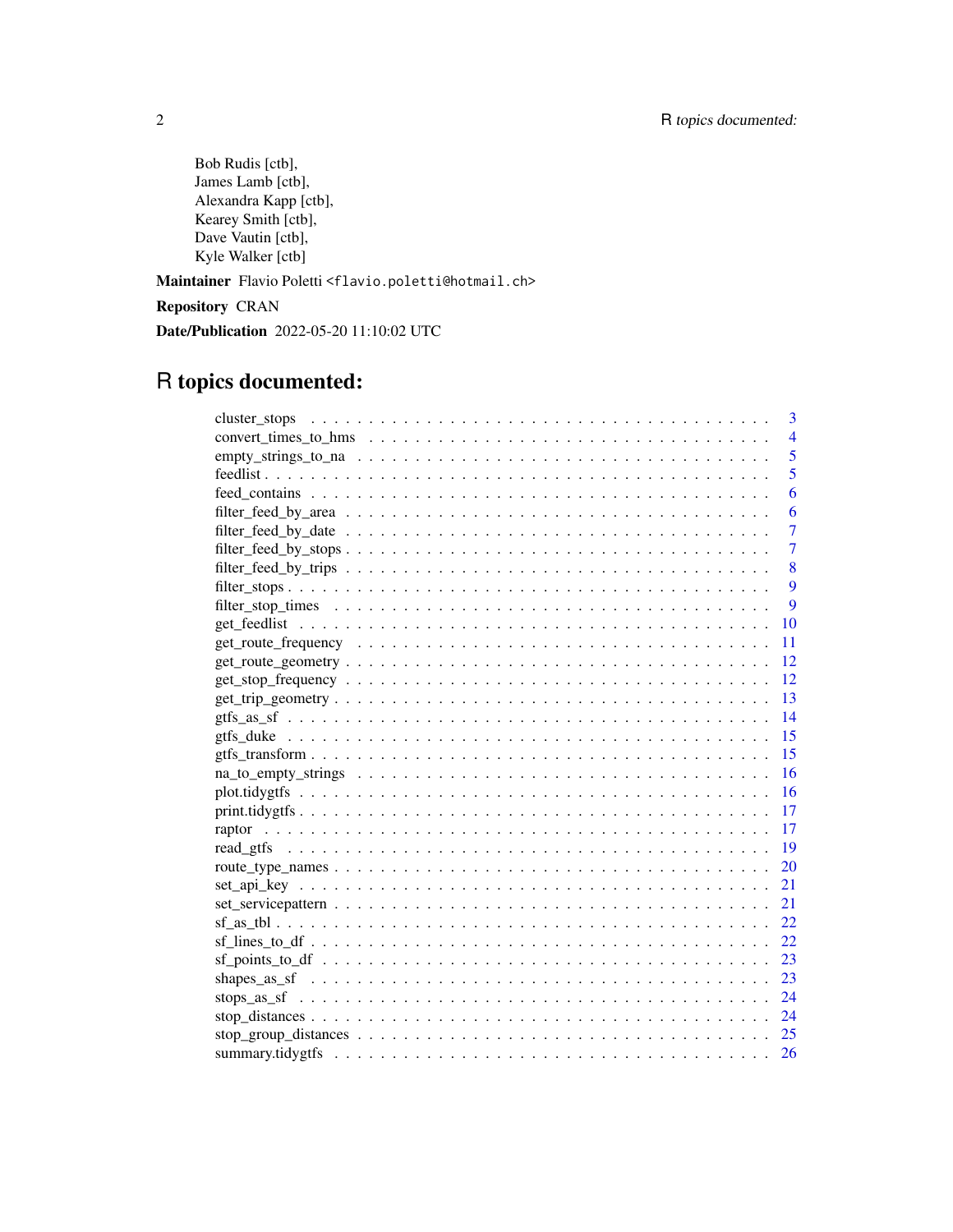## <span id="page-2-0"></span>cluster\_stops 3

| Index |  |  |  |  |  |  |  |  |  |  |  |  |  |  |  |  |  |  |
|-------|--|--|--|--|--|--|--|--|--|--|--|--|--|--|--|--|--|--|
|       |  |  |  |  |  |  |  |  |  |  |  |  |  |  |  |  |  |  |
|       |  |  |  |  |  |  |  |  |  |  |  |  |  |  |  |  |  |  |
|       |  |  |  |  |  |  |  |  |  |  |  |  |  |  |  |  |  |  |
|       |  |  |  |  |  |  |  |  |  |  |  |  |  |  |  |  |  |  |

<span id="page-2-1"></span>cluster\_stops *Cluster nearby stops within a group*

## Description

Finds clusters of stops for each unique value in group\_col (e.g. stop\_name). Can be used to find different groups of stops that share the same name but are located more than max\_dist apart. gtfs\_stops is assigned a new column (named cluster\_colname) which contains the group\_col value and the cluster number.

## Usage

```
cluster_stops(
 gtfs_stops,
 max\_dist = 300,
 group_col = "stop_name",
  cluster_colname = "stop_name_cluster"
)
```
## Arguments

| gtfs_stops      | Stops table of a gtfs object. It is also possible to pass a tidygtfs object to enable<br>piping.               |
|-----------------|----------------------------------------------------------------------------------------------------------------|
| max_dist        | Only stop groups that have a maximum distance among them above this thresh-<br>old (in meters) are clustered.  |
| group_col       | Clusters for are calculated for each set of stops with the same value in this col-<br>umn (default: stop name) |
| cluster_colname |                                                                                                                |
|                 | Name of the new column name. Can be the same as group_col to overwrite.                                        |

#### Details

[stats::kmeans\(\)](#page-0-0) is used for clustering.

## Value

Returns a stops table with an added cluster column. If gtfs\_stops is a tidygtfs object, a modified tidygtfs object is return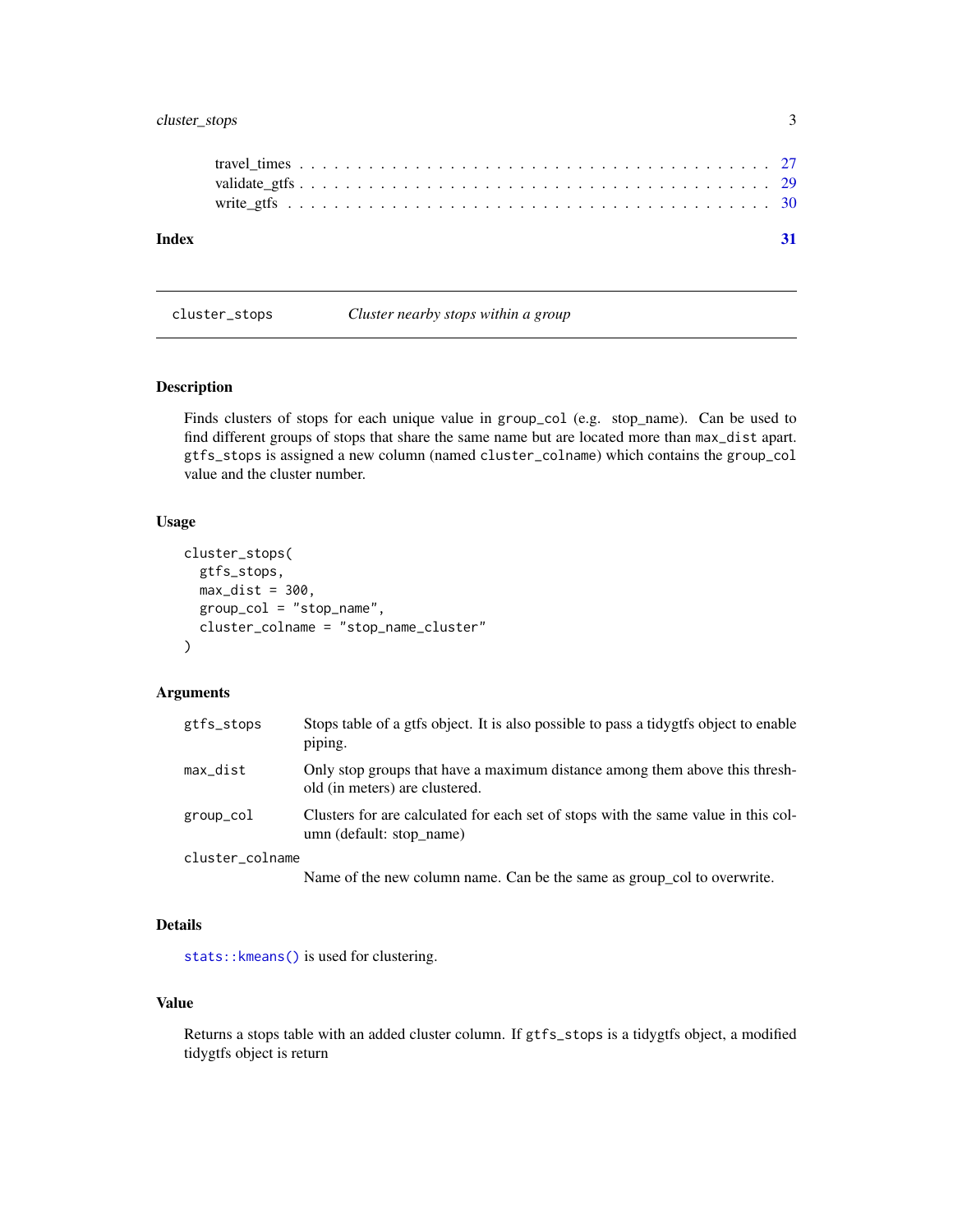#### Examples

```
library(dplyr)
nyc_path <- system.file("extdata", "google_transit_nyc_subway.zip", package = "tidytransit")
nyc <- read_gtfs(nyc_path)
nyc <- cluster_stops(nyc)
# There are 6 stops with the name "86 St" that are far apart
stops_86_St = nyc$stops %>%
 filter(stop_name == "86 St")table(stops_86_St$stop_name_cluster)
#> 86 St [1] 86 St [2] 86 St [3] 86 St [4] 86 St [5] 86 St [6]
#> 3 3 3 3 3 3
stops_86_St %>% select(stop_id, stop_name, parent_station, stop_name_cluster) %>% head()
# # A tibble: 6 \times 4
#> stop_id stop_name parent_station stop_name_cluster
#> <chr> <chr> <chr> <chr>
#> 1 121 86 St "" 86 St [3]
#> 2 121N 86 St "121" 86 St [3]
# 3 121S 86 St "121<br># 4 626 86 St "#> 4 626 86 St "" 86 St [4]
#> 5 626N 86 St "626" 86 St [4]
#> 6 626S 86 St "626" 86 St [4]
library(ggplot2)
ggplot(stops_86_St) +
 geom_point(aes(stop_lon, stop_lat, color = stop_name_cluster))
```
convert\_times\_to\_hms *Use hms::hms columns in feed*

#### Description

Overwirtes character columns in stop\_times (arrival\_time, departure\_time) and frequencies (start\_time, end time) with times converted with  $hms::hms()$ .

#### Usage

```
convert_times_to_hms(gtfs_obj)
```
#### Arguments

gtfs\_obj a gtfs object in which hms times should be set, the modified gtfs\_obj is returned

#### Value

gtfs\_obj with added hms times columns for stop\_times and frequencies

<span id="page-3-0"></span>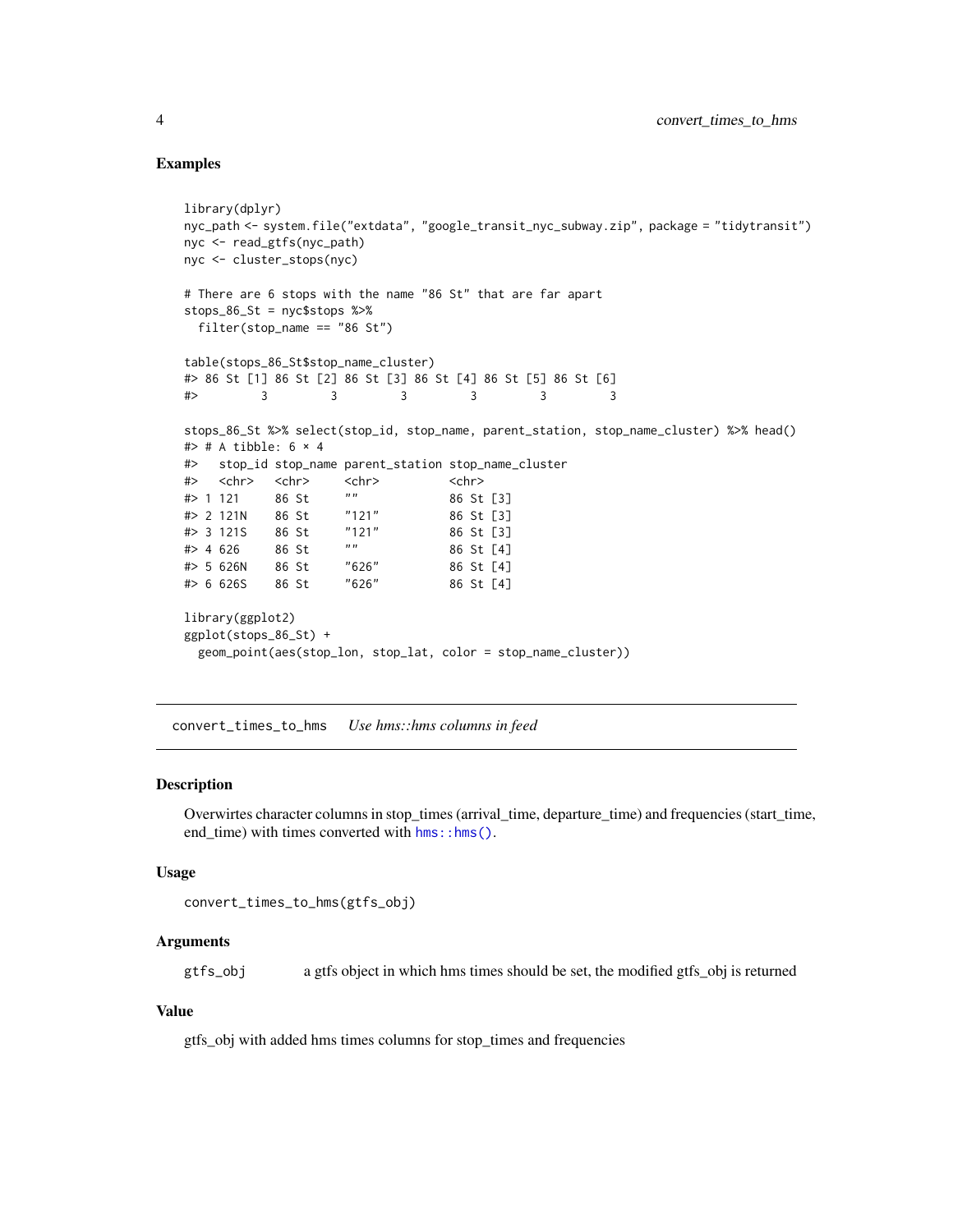<span id="page-4-0"></span>empty\_strings\_to\_na *Convert empty strings ("") to NA values in gtfs tables*

## Description

Convert empty strings ("") to NA values in gtfs tables

## Usage

empty\_strings\_to\_na(gtfs\_obj)

## Arguments

gtfs\_obj tidygtfs object

## Value

a gtfs\_obj where all empty strings in tables have been replaced with NA

feedlist *Dataframe of source GTFS data from Transitfeeds*

#### Description

A dataset containing a list of URLs for GTFS feeds

#### Usage

feedlist

#### Format

A data frame with 911 rows and 10 variables:

id the id of the feed on transitfeeds.com

t title of the feed

loc\_id location id

loc\_pid location placeid of the feed on transitfeeds.com

loc\_t the title of the location

loc\_n the shortname fo the location

loc\_lat the location latitude

loc\_lng the location longitude

url\_d GTFS feed url

url\_i the metadata url for the feed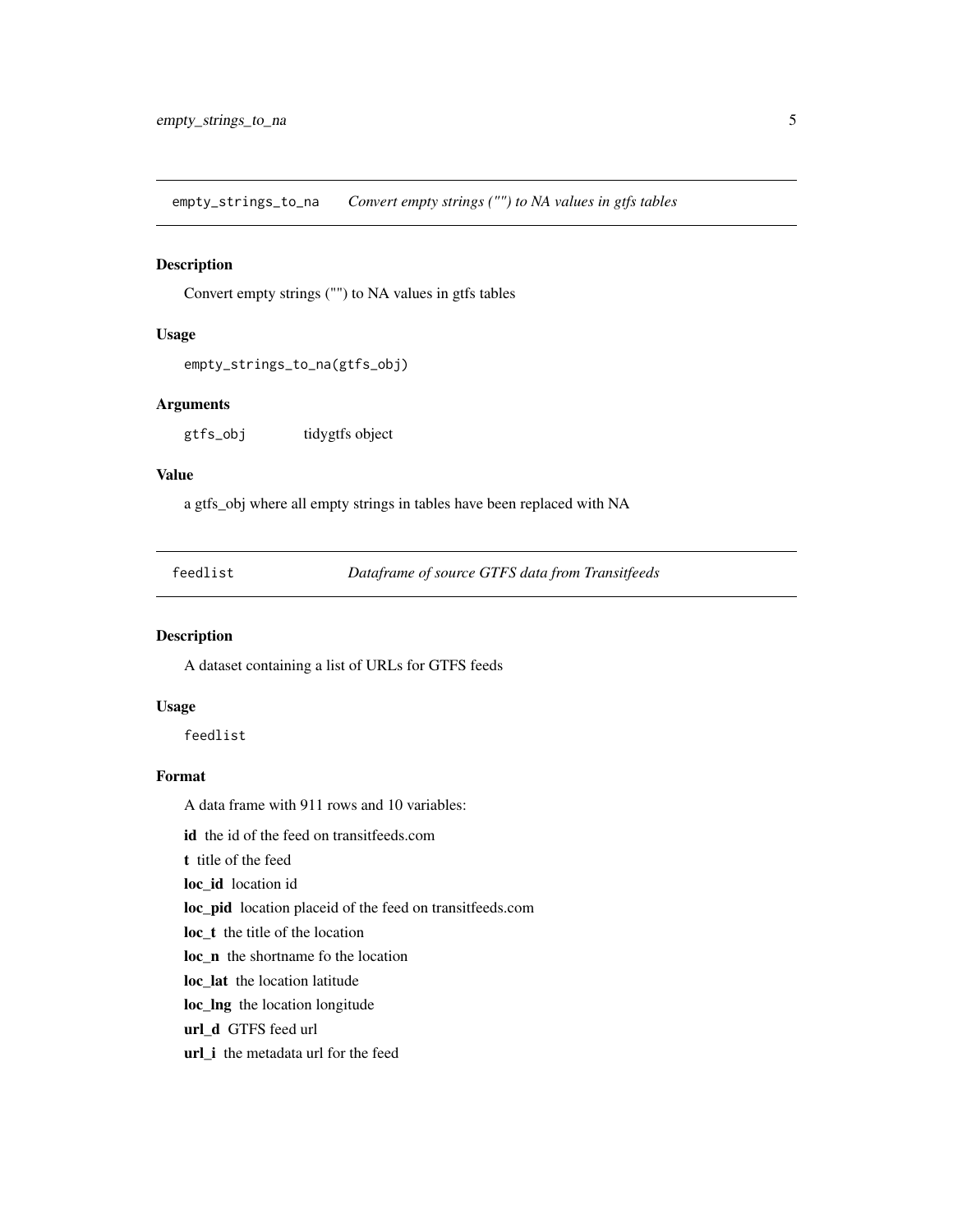## Source

<https://transitfeeds.com/>

| feed contains | Returns TRUE if the given gtfs_obj contains the table. Used to check |  |
|---------------|----------------------------------------------------------------------|--|
|               | for tidytransit's calculated tables in sublist                       |  |

## Description

Returns TRUE if the given gtfs\_obj contains the table. Used to check for tidytransit's calculated tables in sublist

## Usage

feed\_contains(gtfs\_obj, table\_name)

#### Arguments

| gtfs_obj   | gtfs object                             |
|------------|-----------------------------------------|
| table_name | name as string of the table to look for |

<span id="page-5-1"></span>filter\_feed\_by\_area *Filter a gtfs feed so that it only contains trips that pass a given area*

#### Description

Only stop\_times, stops, routes, services (in calendar and calendar\_dates), shapes, frequencies and transfers belonging to one of those trips are kept.

#### Usage

```
filter_feed_by_area(gtfs_obj, area)
```
#### Arguments

| gtfs_obj | tidygtfs object                                                              |  |
|----------|------------------------------------------------------------------------------|--|
| area     | all trips passing through this area are kept. Either a bounding box (numeric |  |
|          | vector with xmin, ymin, xmax, ymax) or a sf object.                          |  |

## Value

tidygtfs object with filtered tables

## See Also

[filter\\_feed\\_by\\_stops](#page-6-1), [filter\\_feed\\_by\\_trips](#page-7-1), [filter\\_feed\\_by\\_date](#page-6-2)

<span id="page-5-0"></span>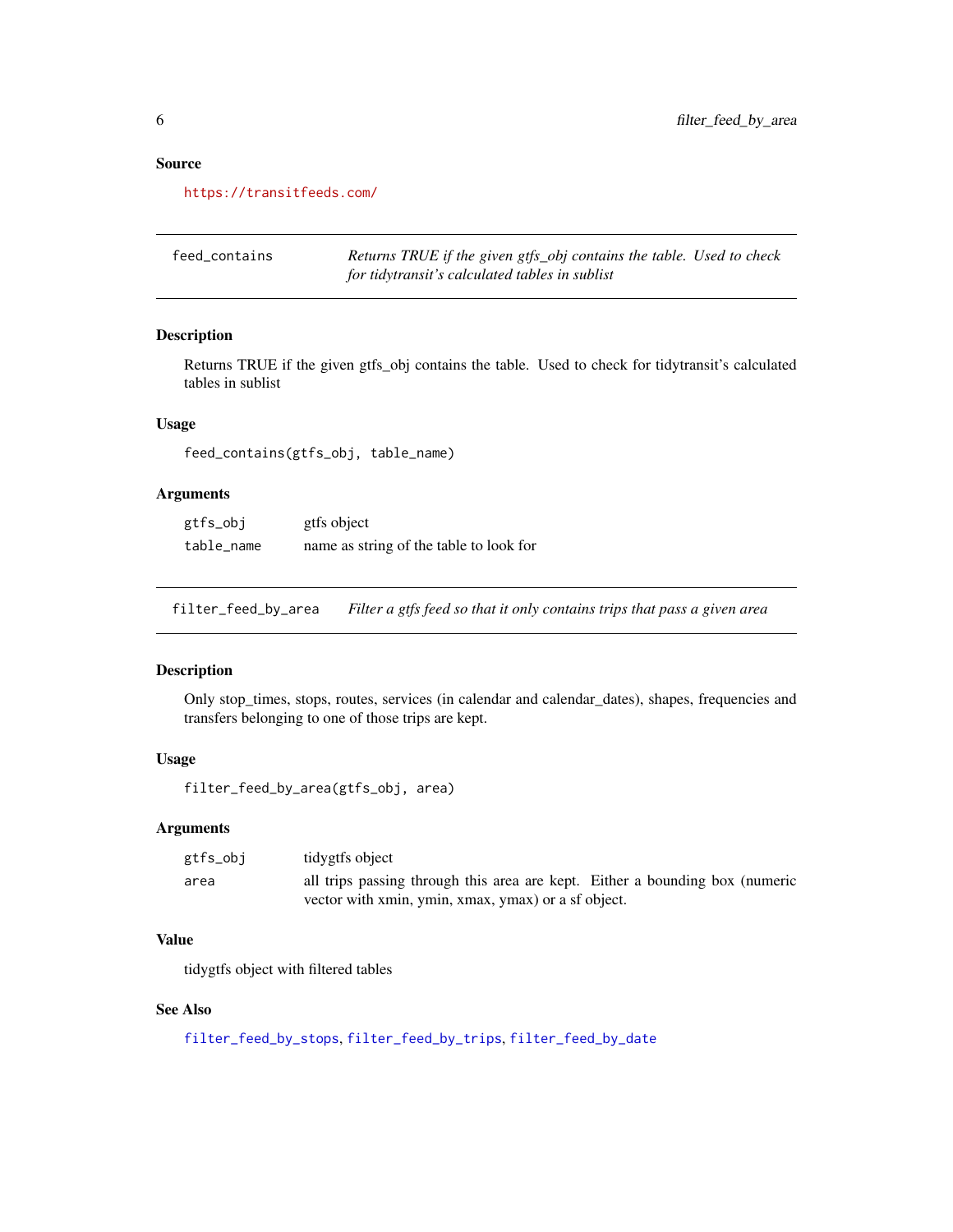<span id="page-6-2"></span><span id="page-6-0"></span>filter\_feed\_by\_date *Filter a gtfs feed so that it only contains trips running on a given date*

## Description

Only stop\_times, stops, routes, services (in calendar and calendar\_dates), shapes, frequencies and transfers belonging to one of those trips are kept.

#### Usage

```
filter_feed_by_date(
  gtfs_obj,
  extract_date,
 min_departure_time,
 max_arrival_time
)
```
## Arguments

| gtfs_obj           | a gtfs feed                                                                                                      |
|--------------------|------------------------------------------------------------------------------------------------------------------|
| extract_date       | date to extract trips from this day (Date or "YYYY-MM-DD" string)                                                |
| min_departure_time |                                                                                                                  |
|                    | (optional) The earliest departure time. Can be given as "HH:MM:SS", hms ob-<br>ject or numeric value in seconds. |
| max_arrival_time   |                                                                                                                  |
|                    | (optional) The latest arrival time. Can be given as "HH:MM:SS", hms object or<br>numeric value in seconds.       |

#### Value

tidygtfs object with filtered tables

#### See Also

[filter\\_stop\\_times](#page-8-1), [filter\\_feed\\_by\\_trips](#page-7-1), [filter\\_feed\\_by\\_trips](#page-7-1), [filter\\_feed\\_by\\_date](#page-6-2)

<span id="page-6-1"></span>filter\_feed\_by\_stops *Filter a gtfs feed so that it only contains trips that pass the given stops*

#### Description

Only stop\_times, stops, routes, services (in calendar and calendar\_dates), shapes, frequencies and transfers belonging to one of those trips are kept.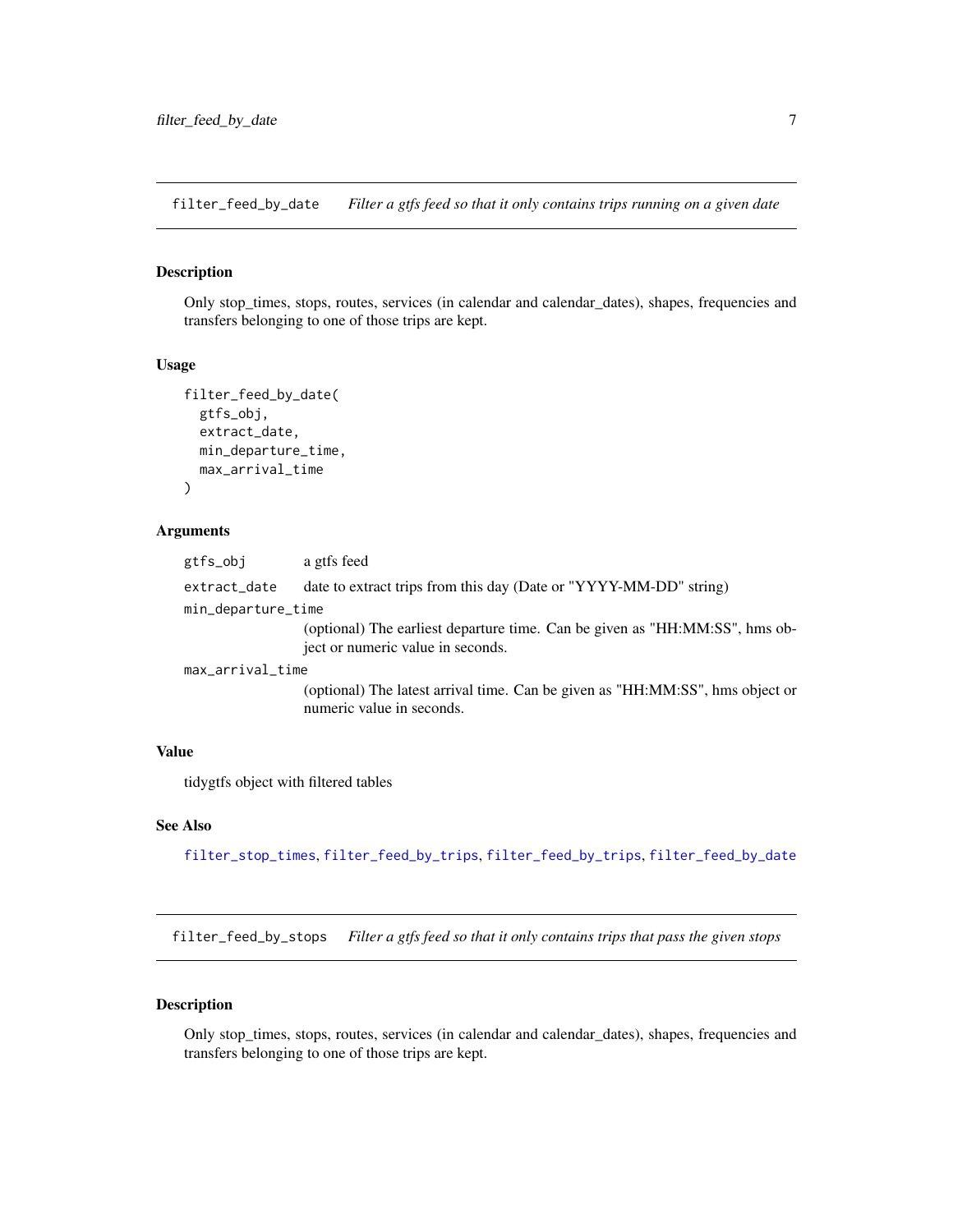#### <span id="page-7-0"></span>Usage

filter\_feed\_by\_stops(gtfs\_obj, stop\_ids = NULL, stop\_names = NULL)

#### Arguments

| gtfs_obj   | tidygtfs object                                                     |
|------------|---------------------------------------------------------------------|
| stop_ids   | vector with stop_ids. You can either provide stop_ids or stop_names |
| stop_names | vector with stop_names (will be converted to stop_ids)              |

#### Value

tidygtfs object with filtered tables

## Note

The returned gtfs\_obj likely contains more than just the stops given (i.e. all stops that belong to a trip passing the initial stop).

## See Also

[filter\\_feed\\_by\\_trips](#page-7-1), [filter\\_feed\\_by\\_trips](#page-7-1), [filter\\_feed\\_by\\_date](#page-6-2)

<span id="page-7-1"></span>filter\_feed\_by\_trips *Filter a gtfs feed so that it only contains a given set of trips*

## Description

Only stop\_times, stops, routes, services (in calendar and calendar\_dates), shapes, frequencies and transfers belonging to one of those trips are kept.

#### Usage

```
filter_feed_by_trips(gtfs_obj, trip_ids)
```
## Arguments

| gtfs_obj | tidygtfs object      |
|----------|----------------------|
| trip_ids | vector with trip_ids |

#### Value

tidygtfs object with filtered tables

## See Also

```
filter_feed_by_stops, filter_feed_by_area, filter_feed_by_date
```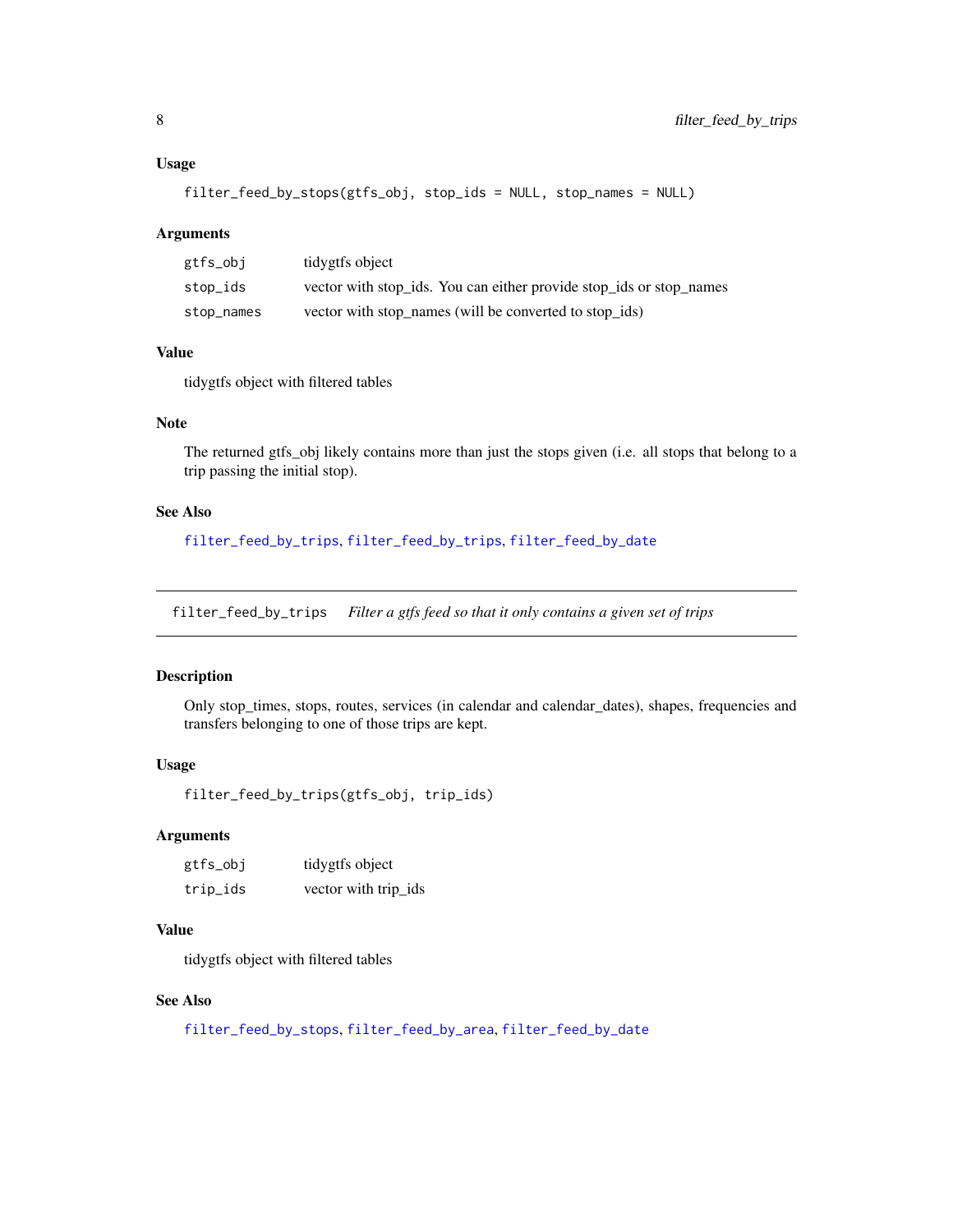<span id="page-8-0"></span>

Get a set of stops for a given set of service ids and route ids

#### Usage

filter\_stops(gtfs\_obj, service\_ids, route\_ids)

#### Arguments

| gtfs_obj    | as read by read_gtfs $()$            |
|-------------|--------------------------------------|
| service ids | the service for which to get stops   |
| route_ids   | the route_ids for which to get stops |

#### Value

stops table for a given service

#### Examples

```
library(dplyr)
local_gtfs_path <- system.file("extdata", "google_transit_nyc_subway.zip", package = "tidytransit")
nyc <- read_gtfs(local_gtfs_path)
select_service_id <- filter(nyc$calendar, monday==1) %>% pull(service_id)
select_route_id <- sample_n(nyc$routes, 1) %>% pull(route_id)
filtered_stops_df <- filter_stops(nyc, select_service_id, select_route_id)
```
<span id="page-8-1"></span>filter\_stop\_times *Filter a* stop\_times *table for a given date and timespan.*

#### Description

Filter a stop\_times table for a given date and timespan.

#### Usage

filter\_stop\_times(gtfs\_obj, extract\_date, min\_departure\_time, max\_arrival\_time)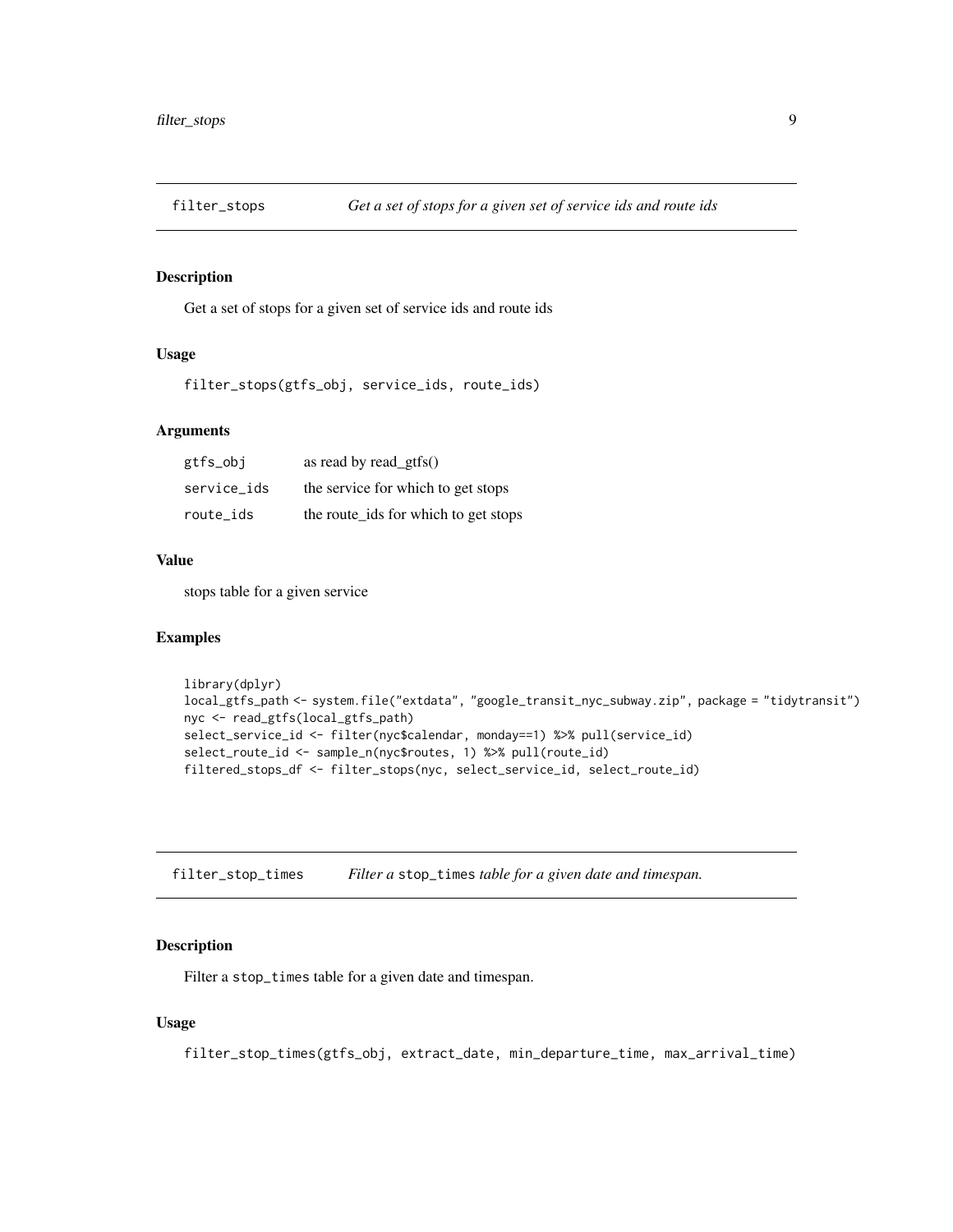#### Arguments

| gtfs_obj           | a gtfs feed                                                                                                      |
|--------------------|------------------------------------------------------------------------------------------------------------------|
| extract_date       | date to extract trips from this day (Date or "YYYY-MM-DD" string)                                                |
| min_departure_time |                                                                                                                  |
|                    | (optional) The earliest departure time. Can be given as "HH:MM:SS", hms ob-<br>ject or numeric value in seconds. |
| max_arrival_time   |                                                                                                                  |
|                    | (optional) The latest arrival time. Can be given as "HH:MM:SS", hms object or<br>numeric value in seconds.       |
|                    |                                                                                                                  |

## Value

Filtered stop\_times data.table for [travel\\_times\(\)](#page-26-1) and [raptor\(\)](#page-16-1).

#### Examples

```
feed_path <- system.file("extdata", "sample-feed-fixed.zip", package = "tidytransit")
g <- read_gtfs(feed_path)
```

```
# filter the sample feed
stop_times <- filter_stop_times(g, "2007-01-06", "06:00:00", "08:00:00")
```
get\_feedlist *Get list of all available feeds from transitfeeds API*

## Description

Get list of all available feeds from transitfeeds API

#### Usage

get\_feedlist()

#### Value

a data frame with the gtfs feeds on transitfeeds

#### See Also

feedlist\_df

## Examples

```
## Not run:
feedlist_df <- get_feedlist()
```
## End(Not run)

<span id="page-9-0"></span>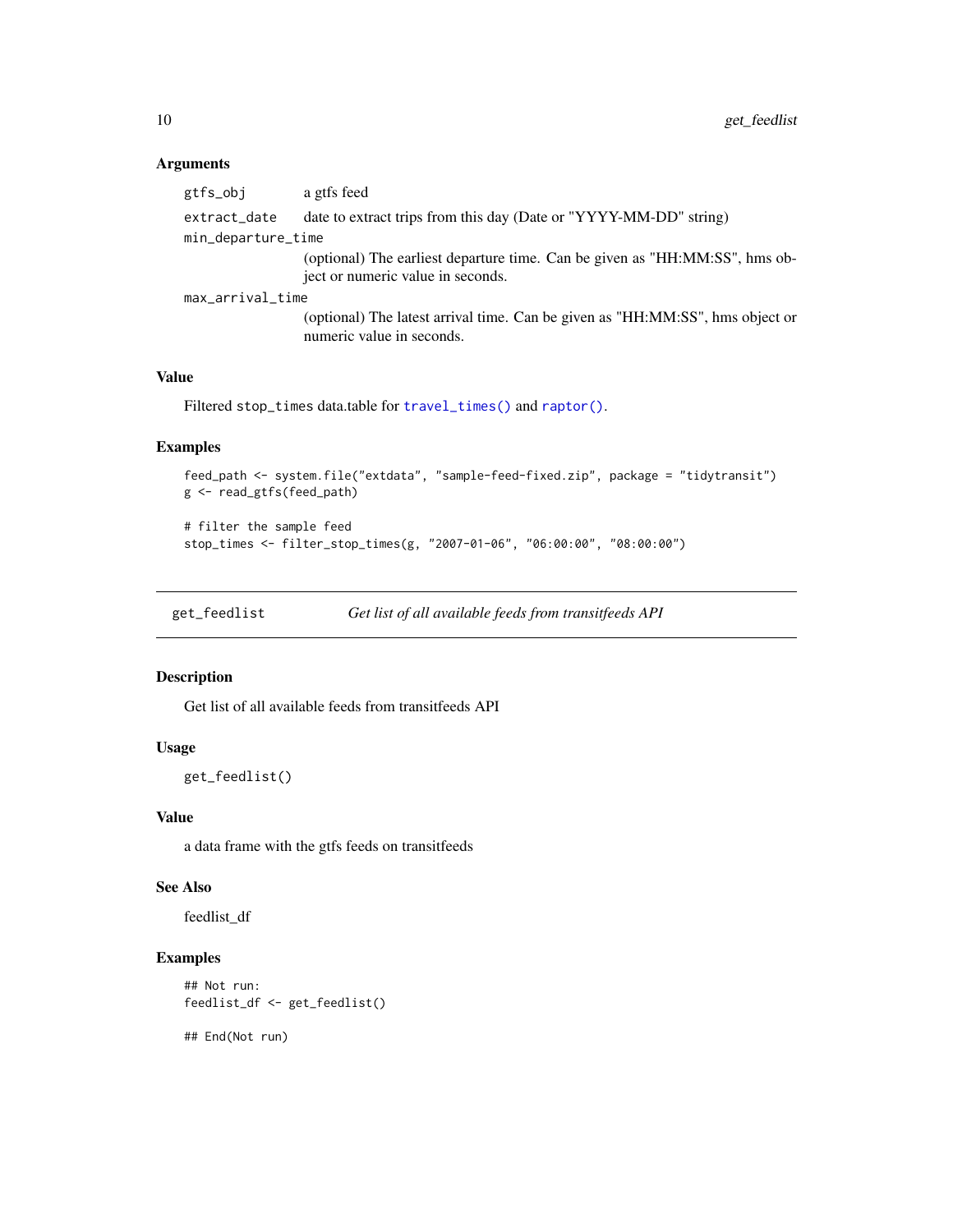<span id="page-10-0"></span>Calculate the number of departures and mean headways for routes within a given timespan and for given service\_ids.

#### Usage

```
get_route_frequency(
  gtfs_obj,
  start_time = "06:00:00",
 end_time = "22:00:00",
  service_ids = NULL
)
```
## Arguments

| gtfs_obj    | a list of gtfs dataframes as read by the trread package.                                                                                                    |
|-------------|-------------------------------------------------------------------------------------------------------------------------------------------------------------|
| start_time  | analysis start time, can be given as "HH:MM:SS", hms object or numeric value<br>in seconds.                                                                 |
| end_time    | analysis perdiod end time, can be given as "HH:MM:SS", hms object or numeric<br>value in seconds.                                                           |
| service ids | A set of service ids from the calendar data frame identifying a particular service<br>id. If not provided, the service id with the most departures is used. |

## Value

a dataframe of routes with variables or headway/frequency in seconds for a route within a given time frame

#### Note

Some GTFS feeds contain a frequency data frame already. Consider using this instead, as it will be more accurate than what tidytransit calculates.

#### Examples

```
data(gtfs_duke)
routes_frequency <- get_route_frequency(gtfs_duke)
x <- order(routes_frequency$median_headways)
head(routes_frequency[x,])
```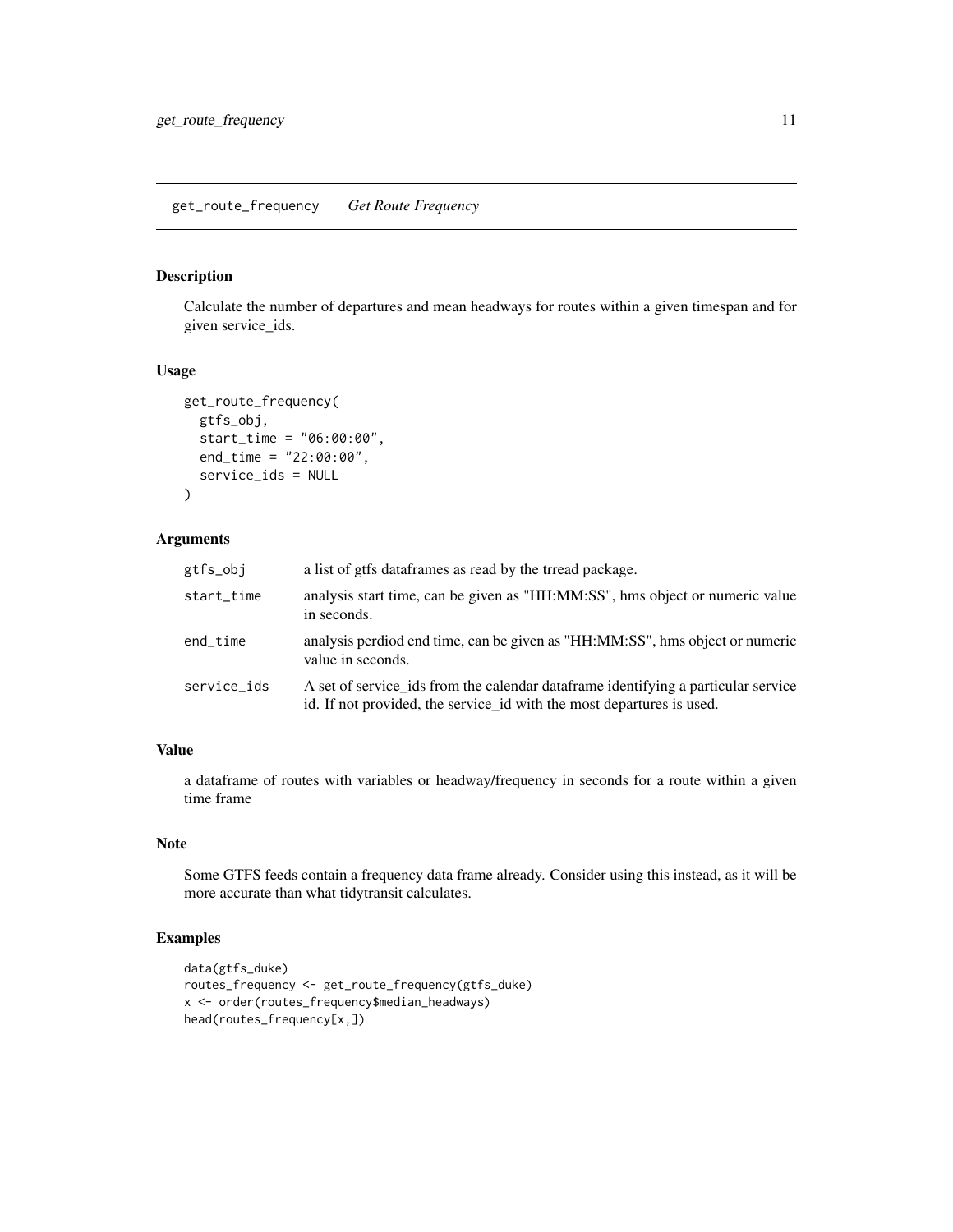<span id="page-11-0"></span>get\_route\_geometry *Get all trip shapes for a given route and service*

#### Description

Get all trip shapes for a given route and service

#### Usage

```
get_route_geometry(gtfs_sf_obj, route_ids = NULL, service_ids = NULL)
```
## Arguments

| gtfs_sf_obj | tidytransit gtfs object with sf data frames |
|-------------|---------------------------------------------|
| route ids   | routes to extract                           |
| service ids | service ids to extract                      |

#### Value

an sf dataframe for gtfs routes with a row/linestring for each trip

#### Examples

```
data(gtfs_duke)
gtfs_duke_sf <- gtfs_as_sf(gtfs_duke)
routes_sf <- get_route_geometry(gtfs_duke_sf)
plot(routes_sf[c(1,1350),])
```
get\_stop\_frequency *Get Stop Frequency*

#### Description

Calculate the number of departures and mean headways for all stops within a given timespan and for given service\_ids.

#### Usage

```
get_stop_frequency(
  gtfs_obj,
  start_time = "06:00:00",
 end_time = "22:00:00",
  service_ids = NULL,
  by\_route = TRUE)
```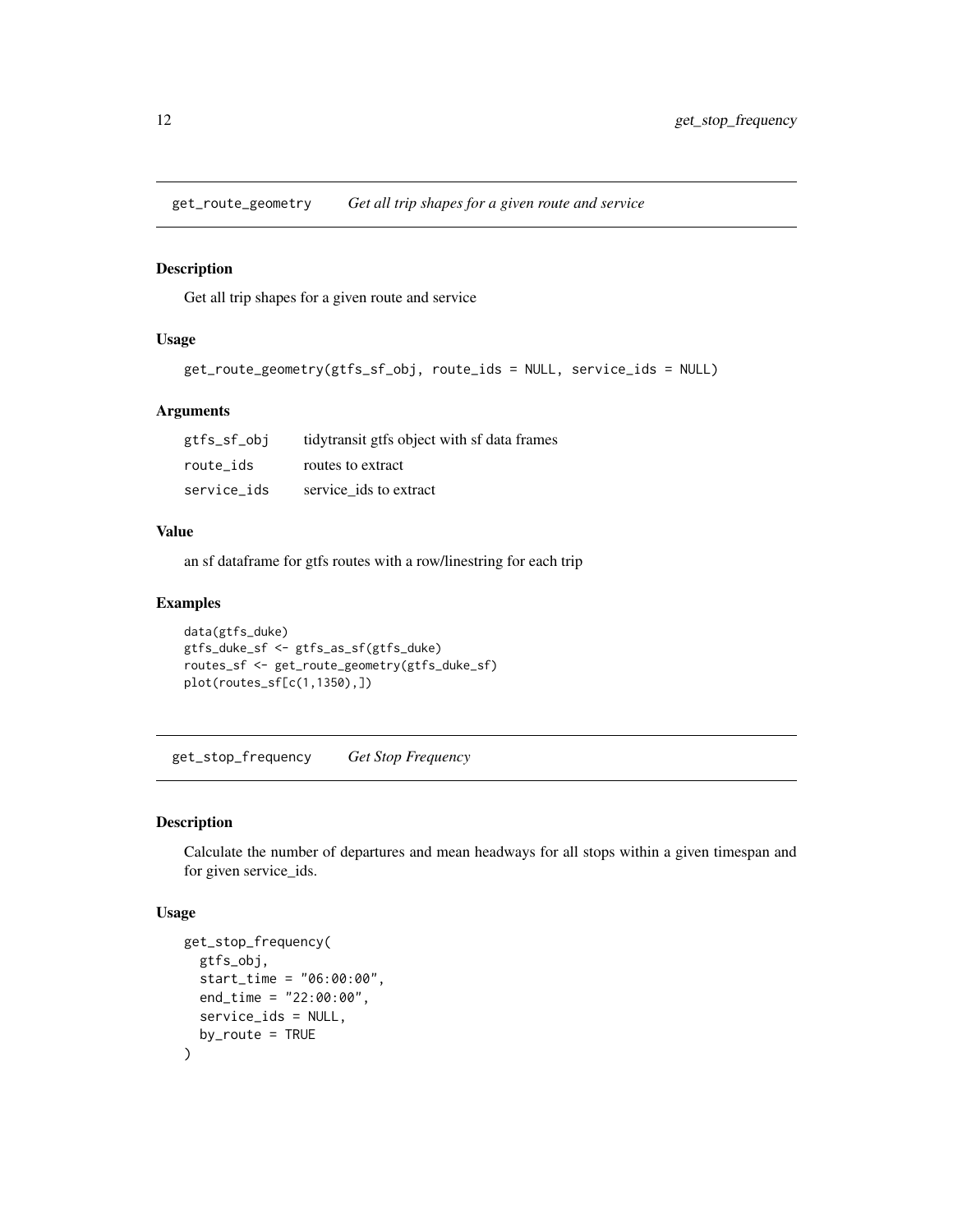#### <span id="page-12-0"></span>Arguments

| gtfs_obj    | a list of gtfs dataframes as read by read_gtfs().                                                                                                           |
|-------------|-------------------------------------------------------------------------------------------------------------------------------------------------------------|
| start_time  | analysis start time, can be given as "HH:MM:SS", hms object or numeric value<br>in seconds.                                                                 |
| end_time    | analysis perdiod end time, can be given as "HH:MM:SS", hms object or numeric<br>value in seconds.                                                           |
| service_ids | A set of service ids from the calendar data frame identifying a particular service<br>id. If not provided, the service id with the most departures is used. |
| by_route    | Default TRUE, if FALSE then calculate headway for any line coming through<br>the stop in the same direction on the same schedule.                           |

#### Value

dataframe of stops with the number of departures and the headway (departures divided by timespan) in seconds as columns

## Note

Some GTFS feeds contain a frequency data frame already. Consider using this instead, as it will be more accurate than what tidytransit calculates.

## Examples

```
data(gtfs_duke)
stop_frequency <- get_stop_frequency(gtfs_duke)
x <- order(stop_frequency$mean_headway)
head(stop_frequency[x,])
```
get\_trip\_geometry *Get all trip shapes for given trip ids*

## Description

Get all trip shapes for given trip ids

## Usage

```
get_trip_geometry(gtfs_sf_obj, trip_ids)
```
## Arguments

| gtfs_sf_obj | tidytransit gtfs object with sf data frames |
|-------------|---------------------------------------------|
| trip_ids    | trip_ids to extract shapes                  |

## Value

an sf dataframe for gtfs routes with a row/linestring for each trip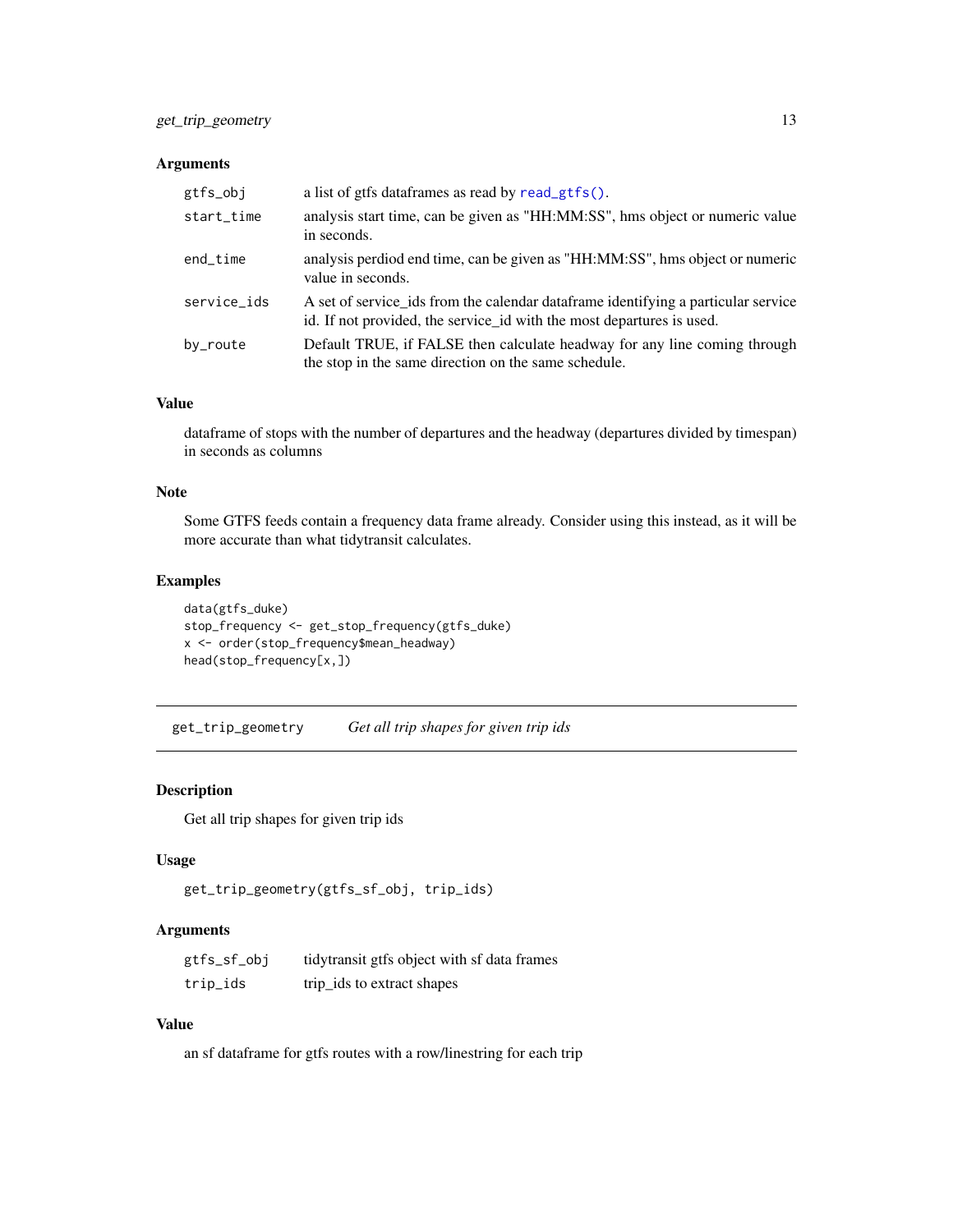## Examples

```
data(gtfs_duke)
gtfs_duke <- gtfs_as_sf(gtfs_duke)
trips_sf <- get_trip_geometry(gtfs_duke, c("t_726295_b_19493_tn_41", "t_726295_b_19493_tn_40"))
plot(trips_sf[1,])
```
<span id="page-13-1"></span>

gtfs\_as\_sf *Convert stops and shapes to Simple Features*

## Description

Stops are converted to POINT sf data frames. Shapes are created as LINESTRING data frame. Note that this function replaces stops and shapes tables in gtfs\_obj.

#### Usage

gtfs\_as\_sf(gtfs\_obj, skip\_shapes = FALSE, crs = NULL, quiet = TRUE)

## Arguments

| gtfs_obj    | a standard tidytransit gtfs object                                                                                      |
|-------------|-------------------------------------------------------------------------------------------------------------------------|
| skip_shapes | if TRUE, shapes are not converted. Default FALSE.                                                                       |
| crs         | optional coordinate reference system (used by sf::st_transform) to transform<br>lon/lat coordinates of stops and shapes |
| quiet       | boolean whether to print status messages                                                                                |

## Value

tidygtfs object with stops and shapes as sf dataframes

#### See Also

[sf\\_as\\_tbl](#page-21-1)

<span id="page-13-0"></span>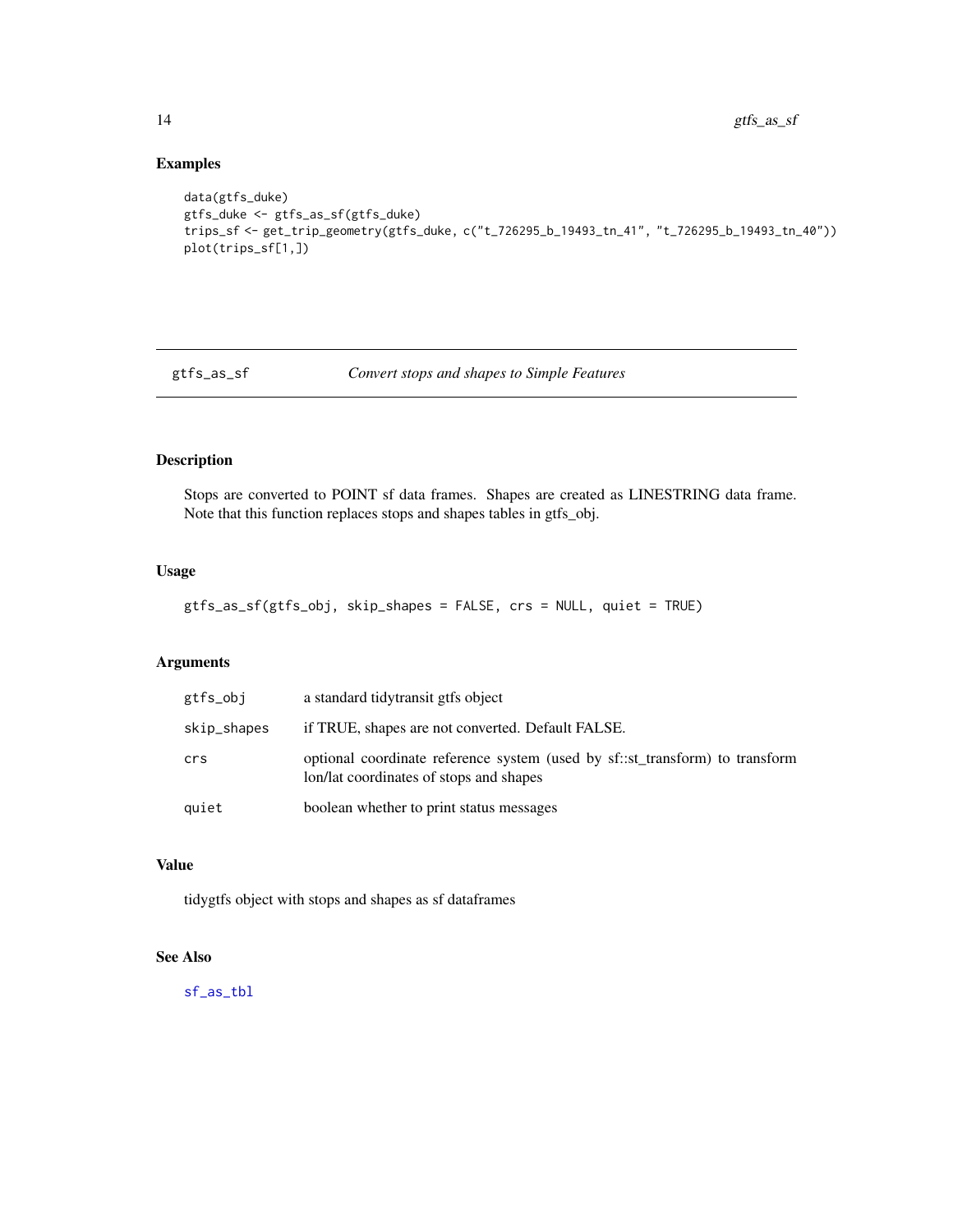<span id="page-14-0"></span>

Data obtained from <https://data.trilliumtransit.com/gtfs/duke-nc-us/duke-nc-us.zip>.

#### Usage

gtfs\_duke

## Format

An object of class tidygtfs (inherits from gtfs) of length 25.

#### See Also

read\_gtfs

gtfs\_transform *Transform or convert coordinates of a gtfs feed*

## Description

Transform or convert coordinates of a gtfs feed

## Usage

```
gtfs_transform(gtfs_obj, crs)
```
## Arguments

| gtfs_obj | tidygtfs object                                              |
|----------|--------------------------------------------------------------|
| crs      | target coordinate reference system, used by sf::st_transform |

#### Value

tidygtfs object with transformed stops and shapes sf dataframes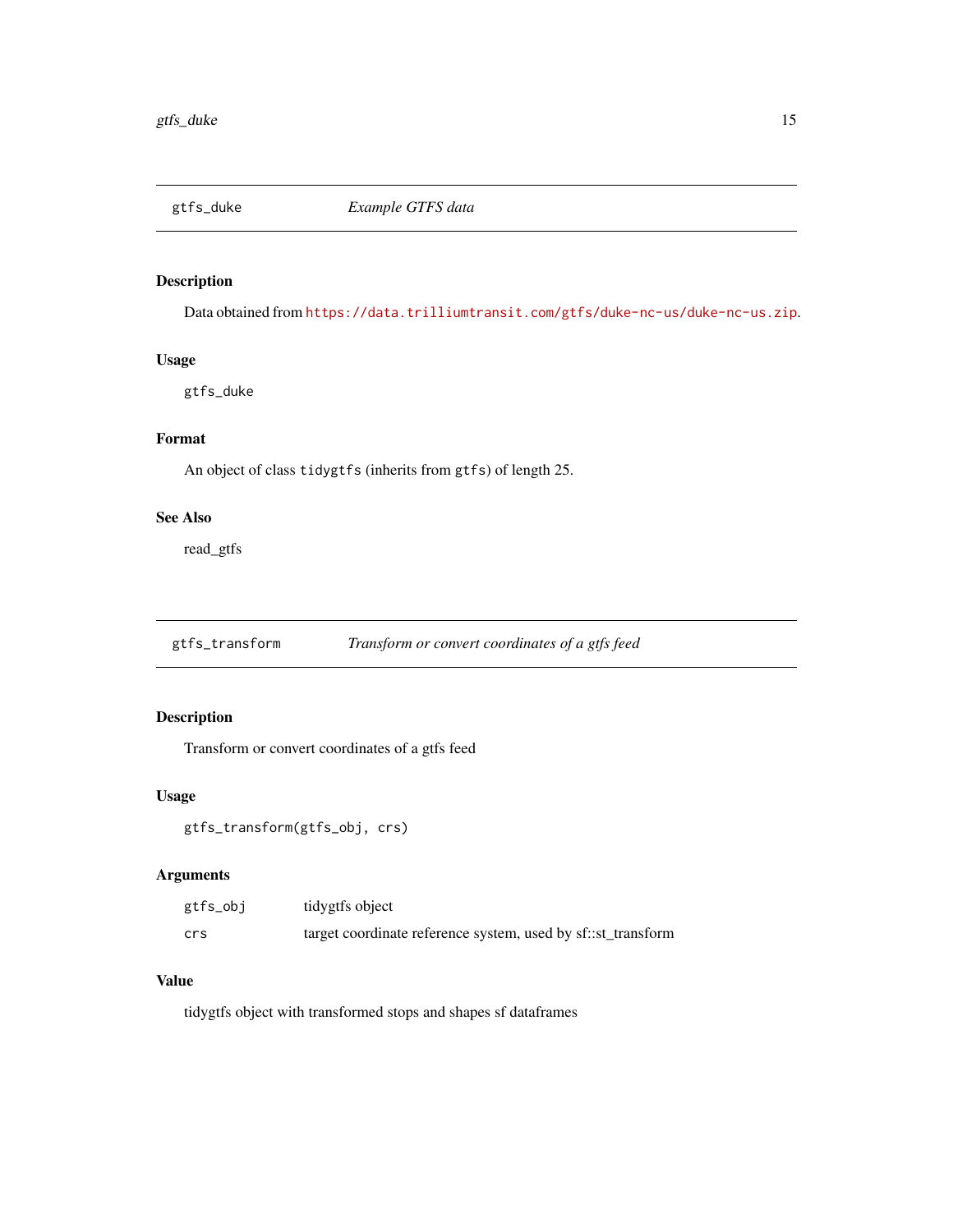<span id="page-15-0"></span>na\_to\_empty\_strings *Convert NA values to empty strings ("")*

## Description

Convert NA values to empty strings ("")

## Usage

na\_to\_empty\_strings(gtfs\_obj)

## Arguments

gtfs\_obj tidygtfs object

plot.tidygtfs *Plot GTFS stops and trips*

## Description

Plot GTFS stops and trips

## Usage

## S3 method for class 'tidygtfs' plot(x, ...)

#### Arguments

| $\boldsymbol{\mathsf{x}}$ | a gtfs_obj as read by read_gtfs() |
|---------------------------|-----------------------------------|
| .                         | further specifications            |

## Value

plot

## Examples

```
local_gtfs_path <- system.file("extdata",
                              "google_transit_nyc_subway.zip",
                              package = "tidytransit")
nyc <- read_gtfs(local_gtfs_path)
plot(nyc)
```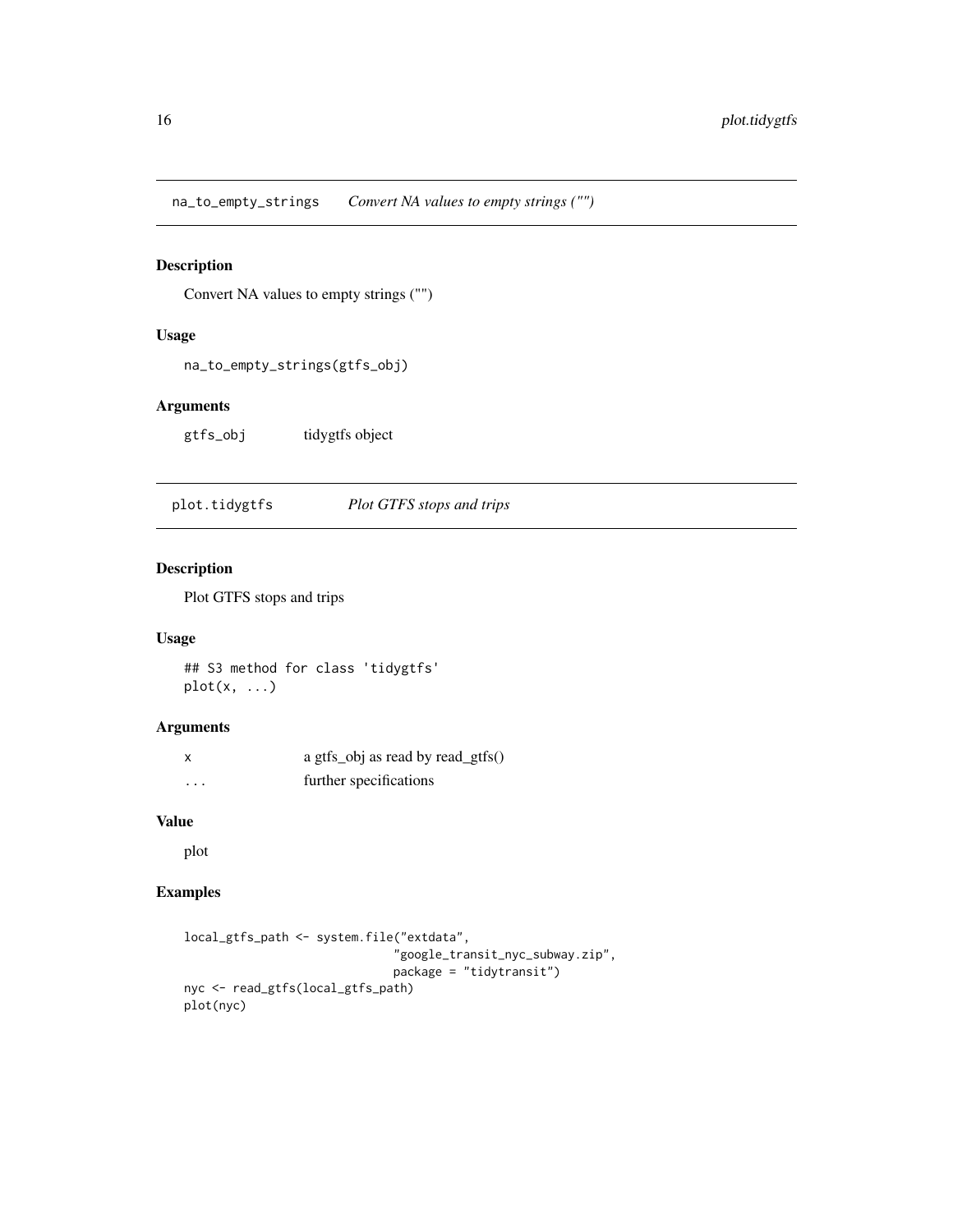<span id="page-16-0"></span>print.tidygtfs *Print a GTFS object*

#### Description

Prints a GTFS object suppressing the class attribute.

## Usage

```
## S3 method for class 'tidygtfs'
print(x, \ldots)
```
#### Arguments

| $\boldsymbol{\mathsf{x}}$ | A GTFS object.                                  |
|---------------------------|-------------------------------------------------|
| $\cdots$                  | Optional arguments ultimately passed to format. |

#### Value

The GTFS object that was printed, invisibly

## Examples

```
## Not run:
path = system.file("extdata",
           "google_transit_nyc_subway.zip",
           package = "tidytransit")
g = read_gtfs(path)
print(g)
## End(Not run)
```
<span id="page-16-1"></span>raptor *Calculate travel times from one stop to all reachable stops*

## Description

raptor finds the minimal travel time, earliest or latest arrival time for all stops in stop\_times with journeys departing from stop\_ids within time\_range.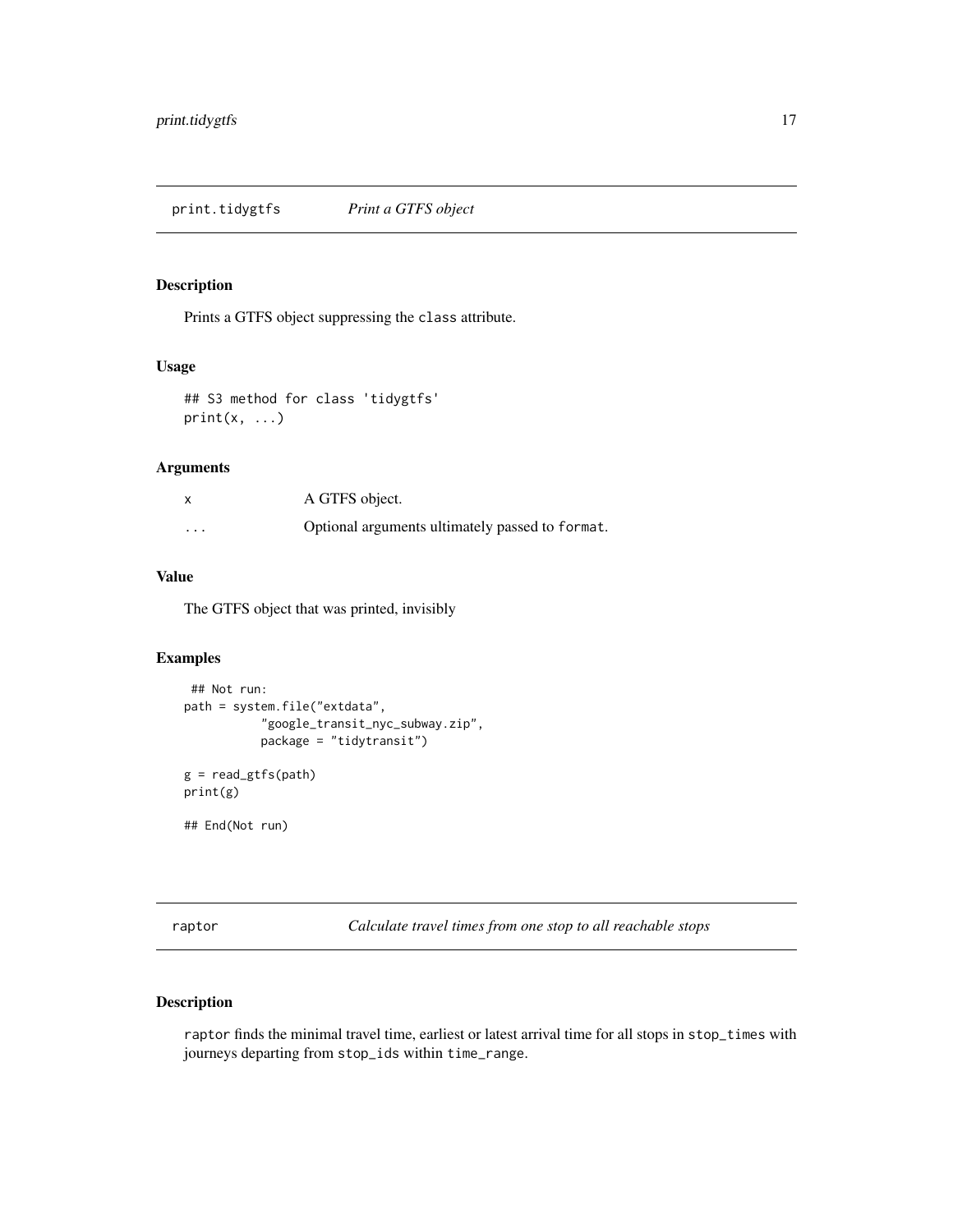18 raptor and the contract of the contract of the contract of the contract of the contract of the contract of the contract of the contract of the contract of the contract of the contract of the contract of the contract of

## Usage

```
raptor(
  stop_times,
  transfers,
  stop_ids,
  arrival = FALSE,time_range = 3600,max_transfers = NULL,
  keep = "all")
```
## Arguments

| stop_times    | A (prepared) stop_times table from a gtfs feed. Prepared means that all stop time<br>rows before the desired journey departure time should be removed. The table<br>should also only include departures happening on one day. Use filter_stop_times()<br>for easier preparation.                          |
|---------------|-----------------------------------------------------------------------------------------------------------------------------------------------------------------------------------------------------------------------------------------------------------------------------------------------------------|
| transfers     | Transfers table from a gtfs feed. In general no preparation is needed.                                                                                                                                                                                                                                    |
| stop_ids      | Character vector with stop_ids from where journeys should start (or end)                                                                                                                                                                                                                                  |
| arrival       | If FALSE (default), all journeys <i>start</i> from stop_ids. If TRUE, all journeys<br>end at stop_ids.                                                                                                                                                                                                    |
| time_range    | Departure or arrival time range in seconds. All departures from the first depar-<br>ture of stop_times (not necessarily from stop_id in stop_ids) within time_range<br>are considered. If arrival is TRUE, all arrivals within time_range before the<br>latest arrival time of stop_times are considered. |
| max_transfers | Maximum number of transfers allowed, no limit (NULL) as default.                                                                                                                                                                                                                                          |
| keep          | One of c("all", "shortest", "earliest", "latest"). By default, all journeys arriving<br>at a stop are returned. With shortest the journey with shortest travel time is<br>returned. With earliest the journey arriving at a stop the earliest is returned,<br>latest works accordingly.                   |

#### Details

With a modified [Round-Based Public Transit Routing Algorithm](https://www.microsoft.com/en-us/research/publication/round-based-public-transit-routing/) (RAPTOR) using data.table, earliest arrival times for all stops are calculated. If two journeys arrive at the same time, the one with the later departure time and thus shorter travel time is kept. By default, all journeys departing within time\_range that arrive at a stop are returned in a table. If you want all journeys *arriving* at stop\_ids within the specified time range, set arrival to TRUE.

Journeys are defined by a "from" and "to" stop\_id, a departure, arrival and travel time. Note that the exact journeys (with each intermediate stop and route ids for example) is *not* returned.

For most cases, stop\_times needs to be filtered, as it should only contain trips happening on a single day and departures later than a given journey start time, see [filter\\_stop\\_times\(\)](#page-8-1). The algorithm scans all trips until it exceeds max\_transfers or all trips in stop\_times have been visited.

<span id="page-17-0"></span>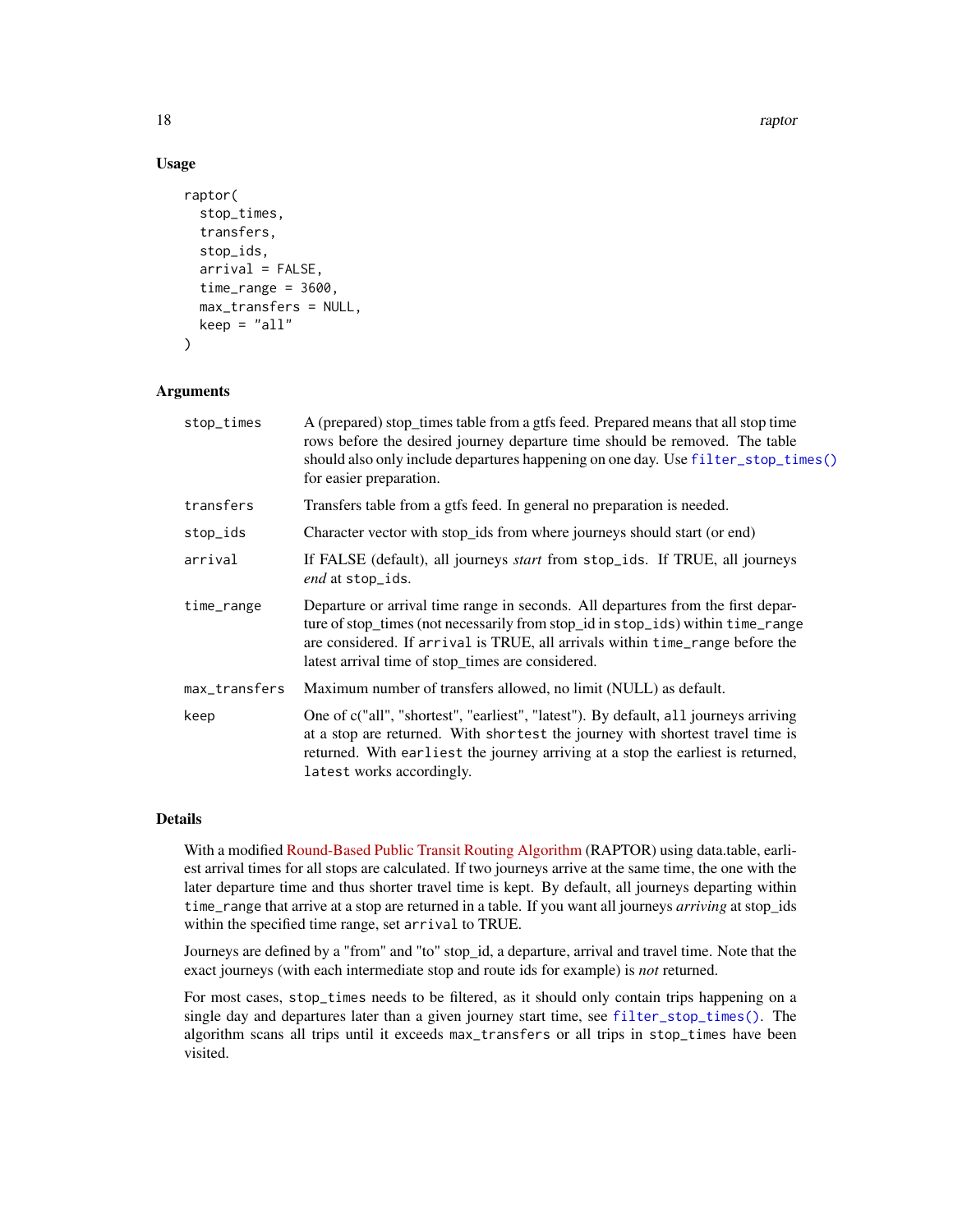#### <span id="page-18-0"></span>read\_gtfs 19

#### Value

A data.table with journeys (departure, arrival and travel time) to/from all stop\_ids reachable by stop\_ids.

## See Also

[travel\\_times\(\)](#page-26-1) for an easier access to travel time calculations via stop\_names.

#### Examples

```
nyc_path <- system.file("extdata", "google_transit_nyc_subway.zip", package = "tidytransit")
nyc <- read_gtfs(nyc_path)
# you can use initial walk times to different stops in walking distance (arbitrary example values)
stop_ids_harlem_st <- c("301", "301N", "301S")
stop_ids_155_st <- c("A11", "A11N", "A11S", "D12", "D12N", "D12S")
walk_times <- data.frame(stop_id = c(stop_ids_harlem_st, stop_ids_155_st),
                      walk_time = c(rep(600, 3), rep(410, 6)), stringsAsFactors = FALSE)
# Use journeys departing after 7 AM with arrival time before 11 AM on 26th of June
stop_times <- filter_stop_times(nyc, "2018-06-26", 7*3600, 9*3600)
# calculate all journeys departing from Harlem St or 155 St between 7:00 and 7:30
rptr <- raptor(stop_times, nyc$transfers, walk_times$stop_id, time_range = 1800,
               keep = "all")# add walk times to travel times
rptr \leq merge(rptr, walk_times, by.x = "from_stop_id", by.y = "stop_id")
rptr$travel_time_incl_walk <- rptr$travel_time + rptr$walk_time
# get minimal travel times (with walk times) for all stop_ids
library(data.table)
shortest_travel_times <- setDT(rptr)[order(travel_time_incl_walk)][, .SD[1], by = "to_stop_id"]
hist(shortest_travel_times$travel_time, breaks = 360)
```
<span id="page-18-1"></span>

read\_gtfs *Read and validate GTFS files*

#### Description

Reads GTFS text files from either a local .zip file or an URL and validates them against GTFS specifications.

#### Usage

read\_gtfs(path, files = NULL, quiet = TRUE)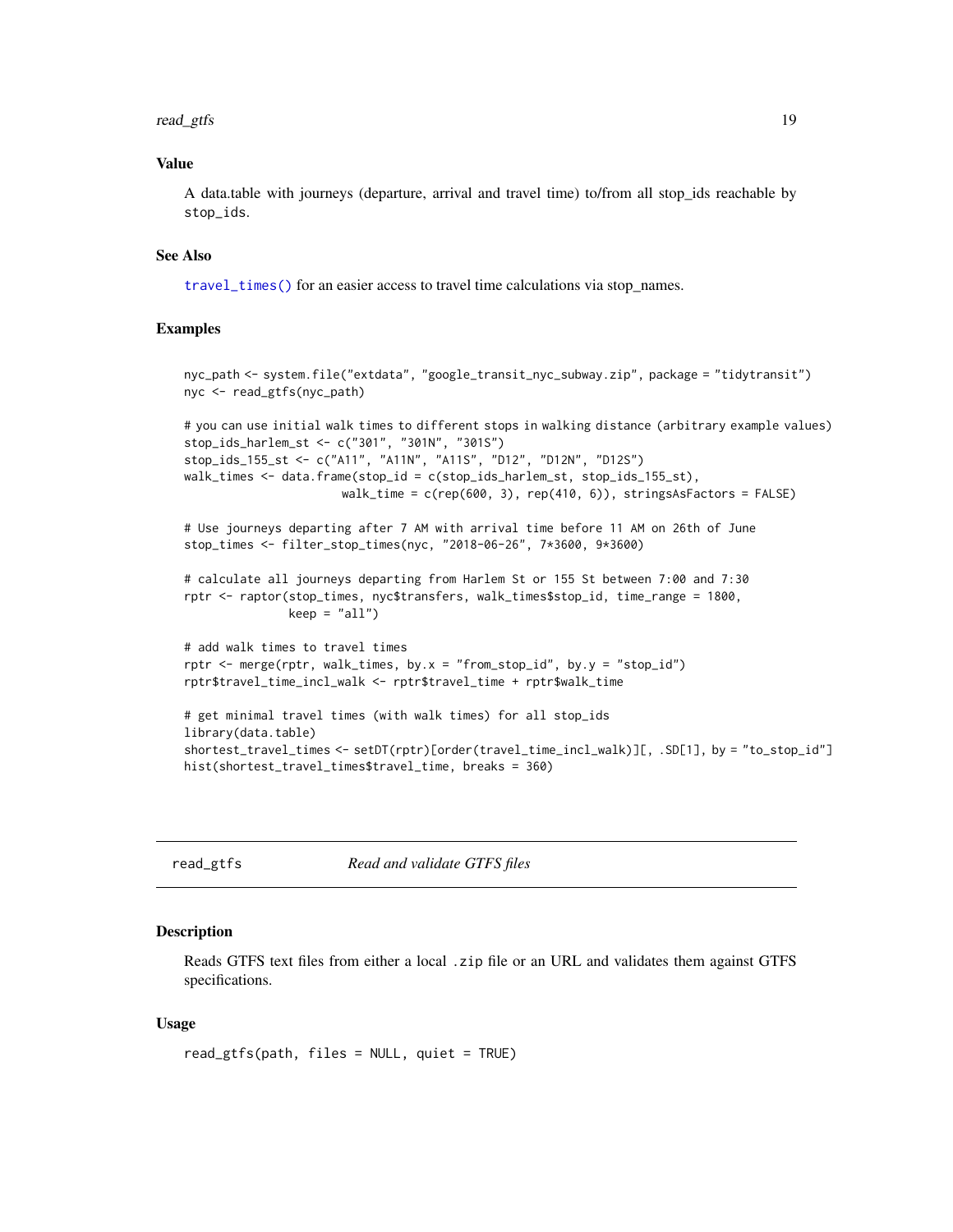#### <span id="page-19-0"></span>Arguments

| path  | The path to a GTFS . zip file.                                                                                                                             |
|-------|------------------------------------------------------------------------------------------------------------------------------------------------------------|
| files | A character vector containing the text files to be read from the GTFS (without<br>the . txt extension). If NULL (the default) all existing files are read. |
| auiet | Whether to hide log messages and progress bars (defaults to TRUE).                                                                                         |

## Value

A tidygtfs object: a list of tibbles in which each entry represents a GTFS text file. Additional tables are stored in the . sublist.

#### See Also

[validate\\_gtfs](#page-28-1)

#### Examples

```
local_gtfs_path <- system.file("extdata", "google_transit_nyc_subway.zip", package = "tidytransit")
gtfs <- read_gtfs(local_gtfs_path)
names(gtfs)
```

```
gtfs <- read_gtfs(local_gtfs_path, files = c("trips", "stop_times"))
names(gtfs)
```
route\_type\_names *Dataframe of route type id's and the names of the types (e.g. "Bus")*

#### Description

Extended GTFS Route Types: https://developers.google.com/transit/gtfs/reference/extended-routetypes

#### Usage

route\_type\_names

#### Format

A data frame with 136 rows and 2 variables:

route\_type the id of route type route\_type\_name name of the gtfs route type

#### Source

<https://gist.github.com/derhuerst/b0243339e22c310bee2386388151e11e>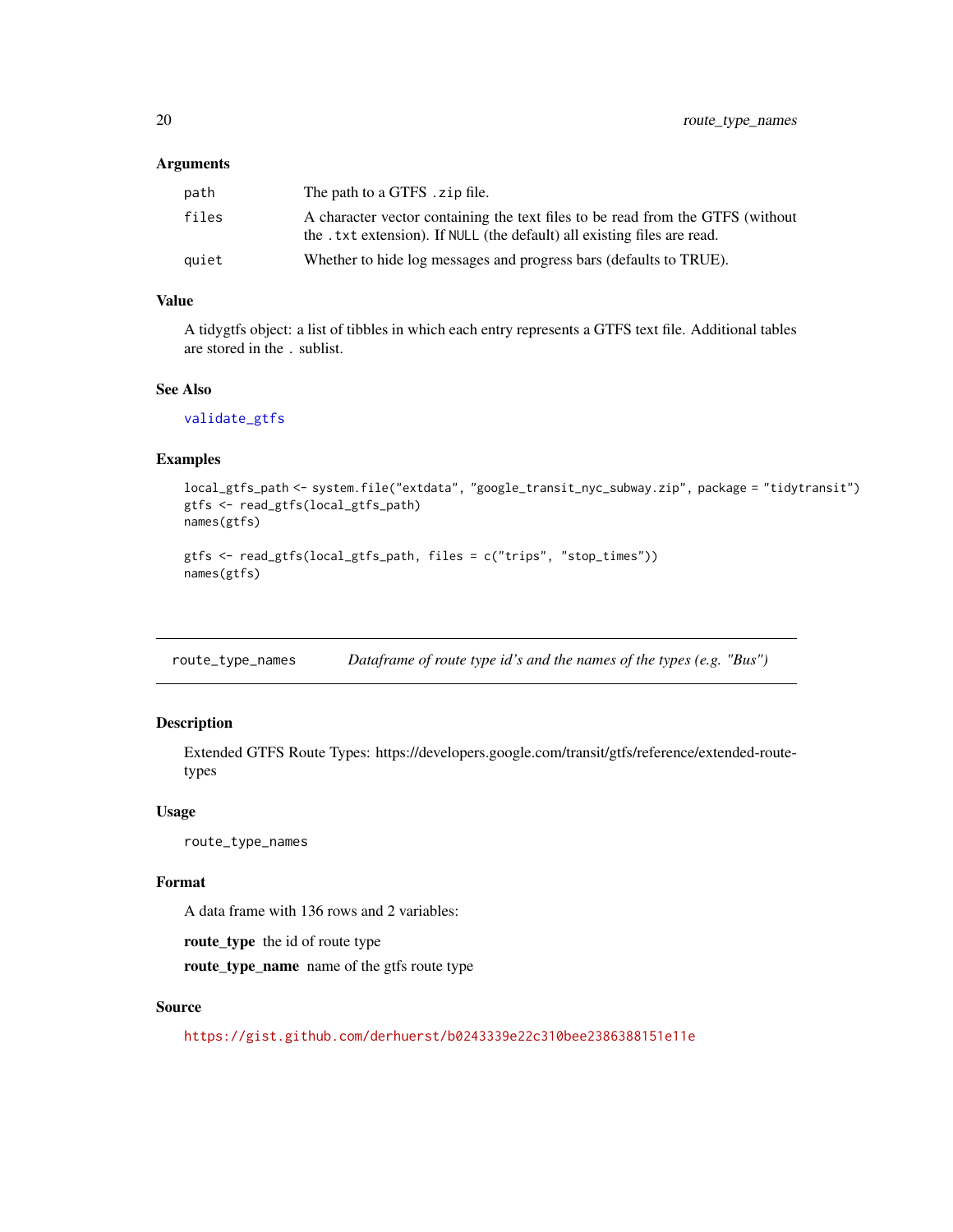<span id="page-20-0"></span>

Set TransitFeeds API key for recall

#### Usage

set\_api\_key()

## Value

No value returned, function is used for setting environment variables

set\_servicepattern *Calculate servicepattern ids for a gtfs feed*

#### Description

Each trip has a defined number of dates it runs on. This set of dates is called a service pattern in tidytransit. Trips with the same servicepattern id run on the same dates. In general, service\_id can work this way but it is not enforced by the GTFS standard.

#### Usage

```
set_servicepattern(
  gtfs_obj,
  id\_prefix = "s'_",hash_algo = "md5",
 hash_length = 7)
```
## Arguments

| gtfs_obj    | tidytransit gtfs feed                                                                       |
|-------------|---------------------------------------------------------------------------------------------|
| id_prefix   | all service pattern id will start with this string                                          |
| hash_algo   | hashing algorithm used by digest                                                            |
| hash_length | length the hash should be cut to with substr(). Use $-1$ if the full hash should be<br>used |

## Value

modified gtfs\_obj with added servicepattern list and a table linking trips and pattern (trip\_servicepatterns)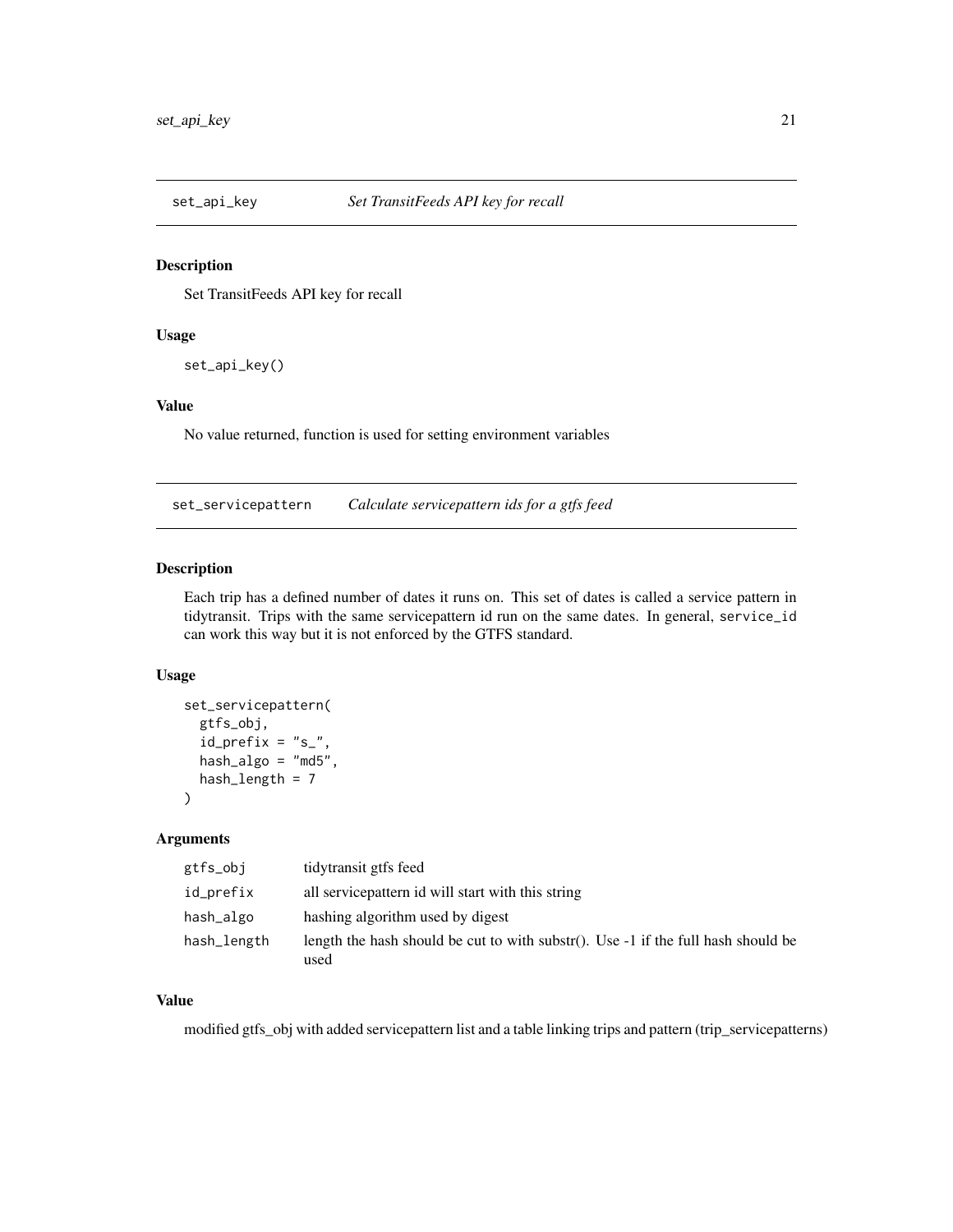<span id="page-21-1"></span><span id="page-21-0"></span>

Coordinates are transformed to lon/lat

#### Usage

sf\_as\_tbl(gtfs\_obj)

## Arguments

gtfs\_obj tidygtfs object

#### Value

tidygtfs object with stops and shapes converted to tibbles

#### See Also

[gtfs\\_as\\_sf](#page-13-1)

| sf_lines_to_df | Adds the coordinates of an sf LINESTRING object as columns and |
|----------------|----------------------------------------------------------------|
|                | rows                                                           |

## Description

Adds the coordinates of an sf LINESTRING object as columns and rows

## Usage

```
sf_lines_to_df(
  lines_sf,
  coord_colnames = c("shape_pt_lon", "shape_pt_lat"),
  remove_geometry = TRUE
)
```
## Arguments

lines\_sf sf object

coord\_colnames names of the new columns (existing columns are overwritten) remove\_geometry

remove sf geometry column?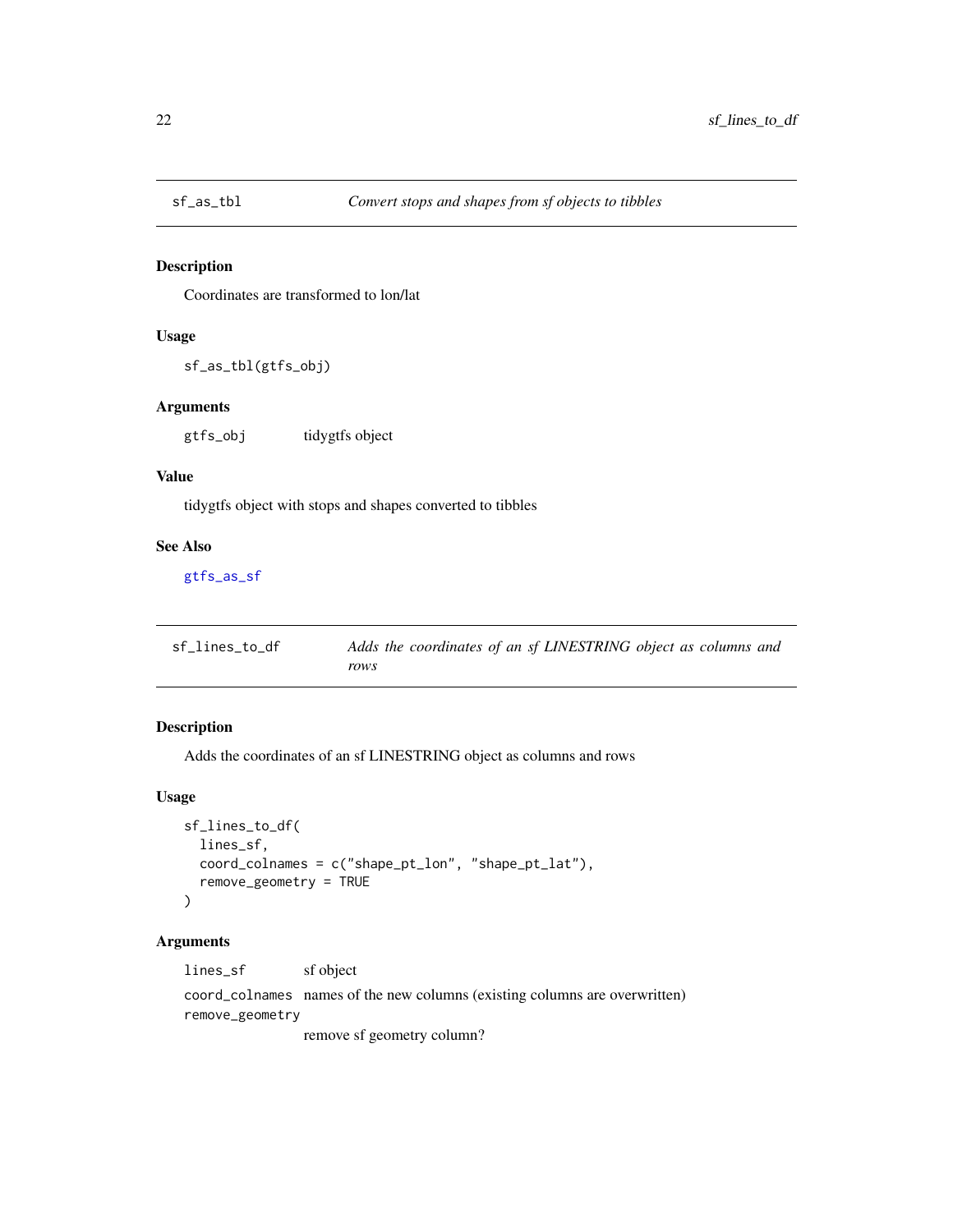<span id="page-22-0"></span>sf\_points\_to\_df *Adds the coordinates of an sf POINT object as columns*

## Description

Adds the coordinates of an sf POINT object as columns

## Usage

```
sf_points_to_df(
 pts_sf,
  coord_colnames = c("stop_lon", "stop_lat"),
  remove_geometry = TRUE
\lambda
```
## Arguments

pts\_sf sf object coord\_colnames names of the new columns (existing columns are overwritten) remove\_geometry remove sf geometry column?

shapes\_as\_sf *Convert shapes into Simple Features Linestrings*

## Description

Convert shapes into Simple Features Linestrings

#### Usage

```
shapes_as_sf(gtfs_shapes, crs = NULL)
```
#### Arguments

| gtfs_shapes | a gtfs\$shapes dataframe                                                                             |
|-------------|------------------------------------------------------------------------------------------------------|
| crs         | optional coordinate reference system (used by sf.: st transform) to transform<br>lon/lat coordinates |

## Value

an sf dataframe for gtfs shapes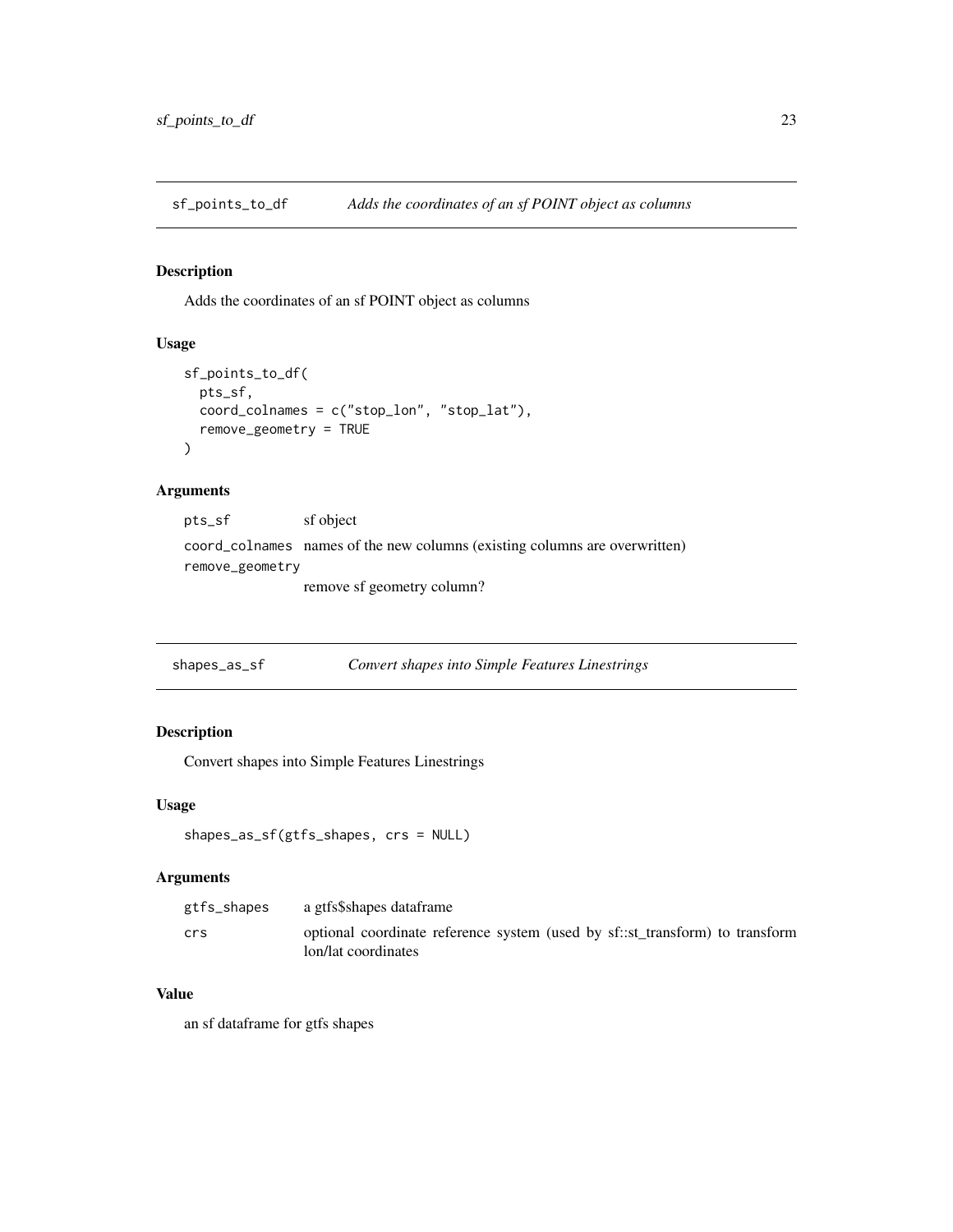<span id="page-23-0"></span>

Convert stops into Simple Features Points

#### Usage

stops\_as\_sf(stops, crs = NULL)

#### Arguments

| stops | a gtfs\$stops dataframe                                                                             |
|-------|-----------------------------------------------------------------------------------------------------|
| crs   | optional coordinate reference system (used by sf::st transform) to transform<br>lon/lat coordinates |

#### Value

an sf dataframe for gtfs routes with a point column

## Examples

```
data(gtfs_duke)
some_stops <- gtfs_duke$stops[sample(nrow(gtfs_duke$stops), 40),]
some_stops_sf <- stops_as_sf(some_stops)
plot(some_stops_sf)
```
stop\_distances *Calculate distances between a given set of stops*

## Description

Calculate distances between a given set of stops

## Usage

```
stop_distances(gtfs_stops)
```
#### Arguments

gtfs\_stops gtfs stops table either as data frame (with at least stop\_id, stop\_lon and stop\_lat columns) or as sf object.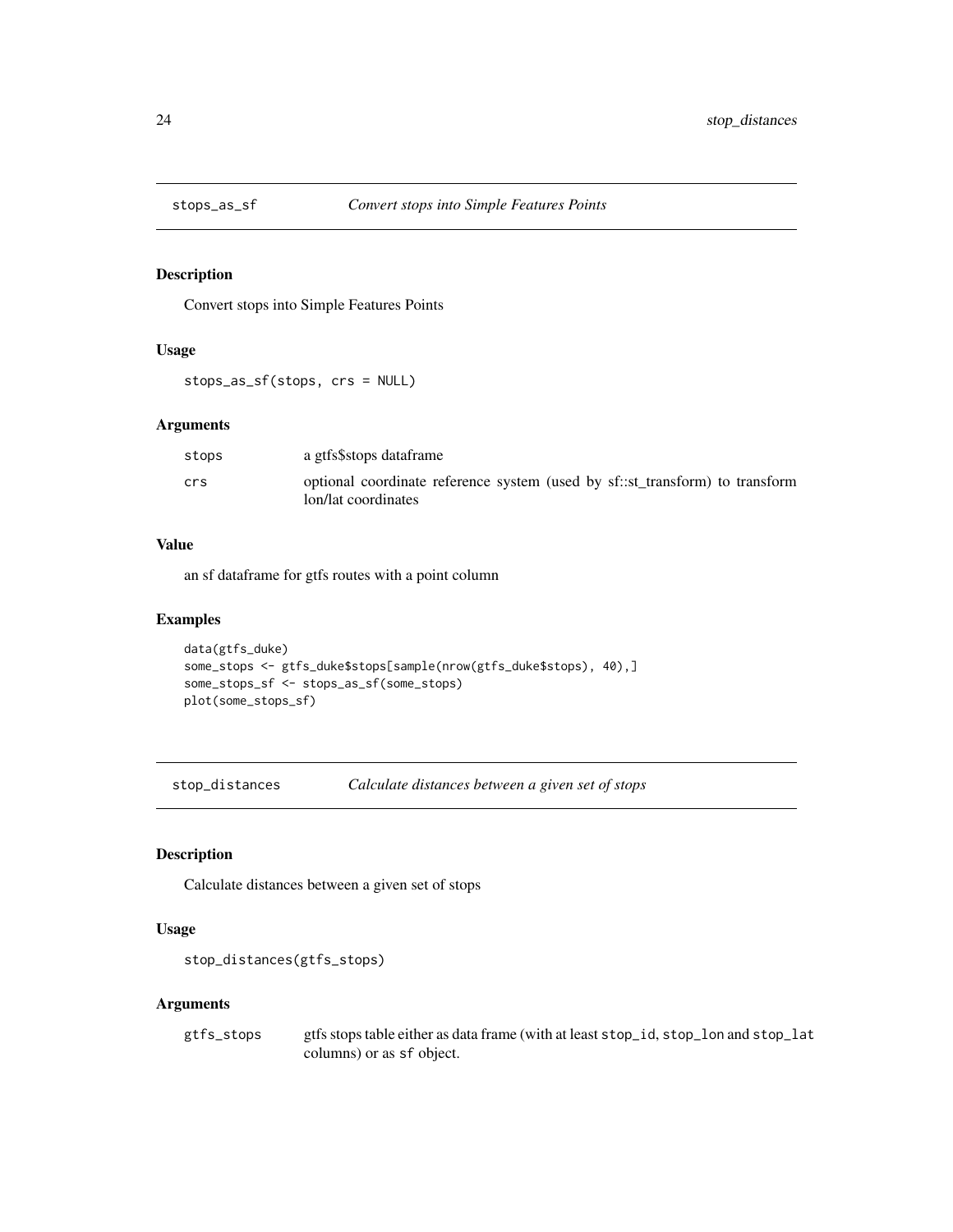## <span id="page-24-0"></span>Value

Returns a data.frame with each row containing a pair of stop\_ids (columns from\_stop\_id and to\_stop\_id) and the distance between them (in meters)

## Note

The resulting data.frame has nrow(gtfs\_stops)^2 rows, distances calculations among all stops for large feeds should be avoided

## Examples

library(dplyr)

```
nyc_path <- system.file("extdata", "google_transit_nyc_subway.zip", package = "tidytransit")
nyc <- read_gtfs(nyc_path)
```

```
nyc$stops %>%
 filter(stop_name == "Borough Hall") %>%
 stop_distances() %>%
 arrange(desc(distance))
```

| # $\Rightarrow$ # A tibble: 36 $\times$ 3 |             |             |
|-------------------------------------------|-------------|-------------|
| #> from_stop_id to_stop_id distance       |             |             |
| #> <chr></chr>                            | $<$ chr $>$ | $<$ dbl $>$ |
| # > 1423                                  | 232         | 91.5        |
| $# > 2$ 423N                              | 232         | 91.5        |
| #> 3423S                                  | 232         | 91.5        |
| # > 4423                                  | 232N        | 91.5        |
| # > 5423N                                 | 232N        | 91.5        |
| $#$ 6 423S                                | 232N        | 91.5        |
| # > 7423                                  | 232S        | 91.5        |
| #> 8 423N                                 | 232S        | 91.5        |
| # > 9423S                                 | 232S        | 91.5        |
| #> 10 232                                 | 423         | 91.5        |
| #> #  with 26 more rows                   |             |             |

<span id="page-24-1"></span>stop\_group\_distances *Calculates distances among stop within the same group column*

#### Description

By default calculates distances among stop\_ids with the same stop\_name.

#### Usage

```
stop_group_distances(gtfs_stops, by = "stop_name")
```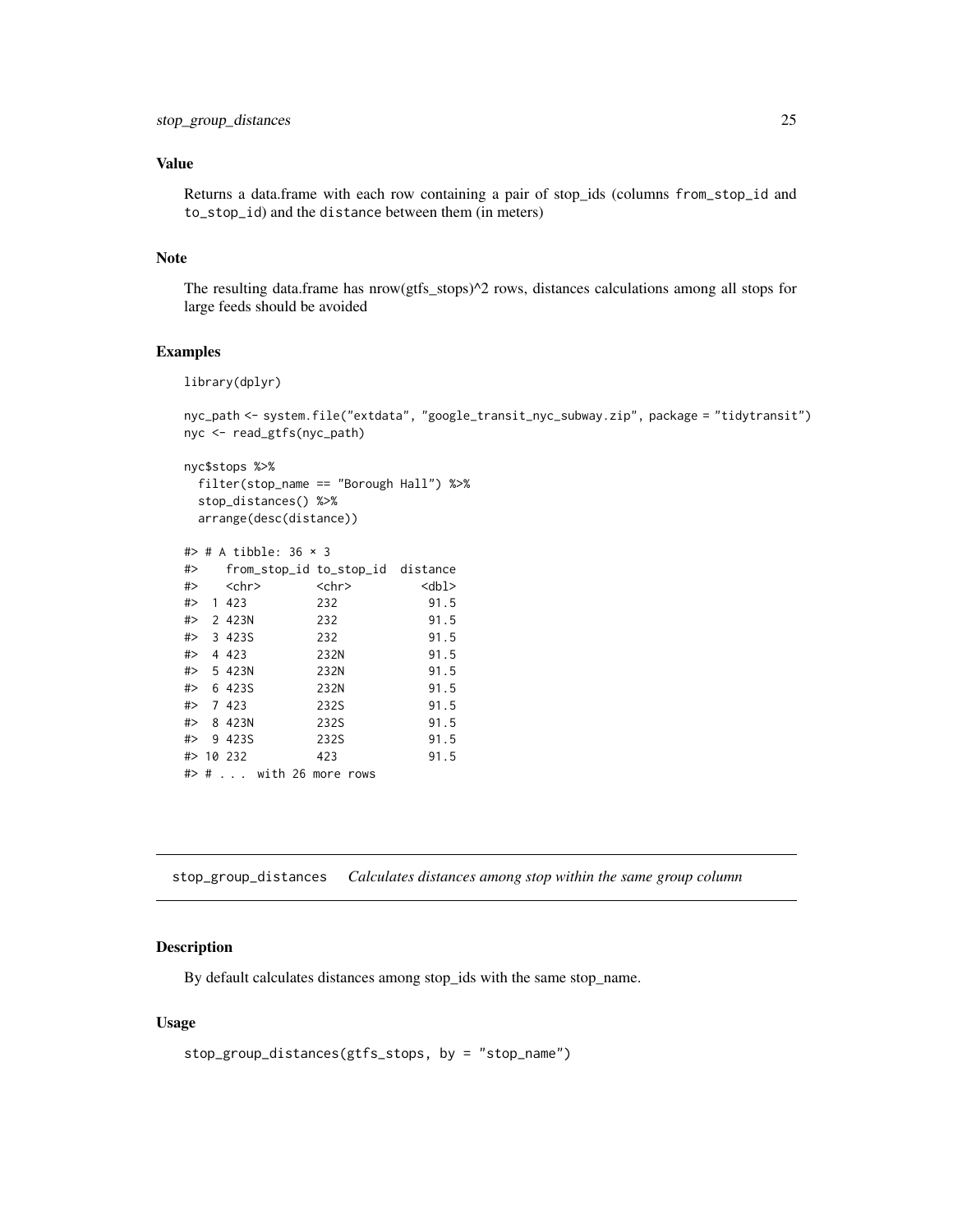#### <span id="page-25-0"></span>Arguments

| gtfs_stops | gtfs stops table either as data frame (with at least stop_id, stop_lon and stop_lat<br>columns) or as sf object. |
|------------|------------------------------------------------------------------------------------------------------------------|
| bv         | group column, default: stop name                                                                                 |

#### Value

data.frame with one row per group containing a distance matrix (distances), number of stop ids within that group (n\_stop\_ids) and distance summary values (dist\_mean, dist\_median and dist\_max).

#### Examples

library(dplyr)

nyc\_path <- system.file("extdata", "google\_transit\_nyc\_subway.zip", package = "tidytransit") nyc <- read\_gtfs(nyc\_path)

```
stop_group_distances(nyc$stops)
# \ge ^{\circ} + ^{\circ} + ^{\circ} + ^{\circ} + ^{\circ} 380 \times 6
```

|    | π⁄ π A LIDDIC. JOV ^ U   |                                                          |             |             |                                           |             |
|----|--------------------------|----------------------------------------------------------|-------------|-------------|-------------------------------------------|-------------|
| #> | stop_name                | distances                                                |             |             | n_stop_ids dist_mean dist_median dist_max |             |
| #> | <chr></chr>              | <list></list>                                            | $<$ dbl $>$ | <dbl></dbl> | $<$ dbl $>$                               | $<$ dbl $>$ |
| #> | 1 86 St                  |                                                          | 18          | 5395.       | 5395.                                     | 21811.      |
| #> | 2 79 St                  |                                                          | 6           | 19053.      | 19053.                                    | 19053.      |
| #> |                          | 3 Prospect Av $\left  \text{db} \right $ [6 $\times$ 6]> | 6           | 18804.      | 18804.                                    | 18804.      |
| #> | 4 77 St                  | $<$ dbl $\lceil 6 \times 6 \rceil$ >                     | 6           | 16947.      | 16947.                                    | 16947.      |
| #> | 5 59 St                  | $<$ dbl $\lceil 6 \times 6 \rceil$ >                     | 6           | 14130.      | 14130.                                    | 14130.      |
| #> | 6 50 St                  | $\left\{ \text{db} \right\}$ [9 $\times$ 9]>             | 9           | 7097.       | 7097.                                     | 14068.      |
|    | #> 736 St                | $<$ dbl $\lceil 6 \times 6 \rceil$ >                     | 6           | 12496.      | 12496.                                    | 12496.      |
|    | #> 88Av                  | $<$ dbl $\lceil 6 \times 6 \rceil$ >                     | 6           | 11682.      | 11682.                                    | 11682.      |
|    | #> 97 Av                 | $<$ dbl $\lceil 9 \times 9 \rceil$ >                     | 9           | 5479.       | 5479.                                     | 10753.      |
|    | #> 10 111 St             | $<$ dbl $\lceil 9 \times 9 \rceil$ >                     | 9           | 3877.       | 3877.                                     | 7753.       |
|    | #> #  with 370 more rows |                                                          |             |             |                                           |             |

summary.tidygtfs *GTFS feed summary*

## Description

GTFS feed summary

## Usage

```
## S3 method for class 'tidygtfs'
summary(object, ...)
```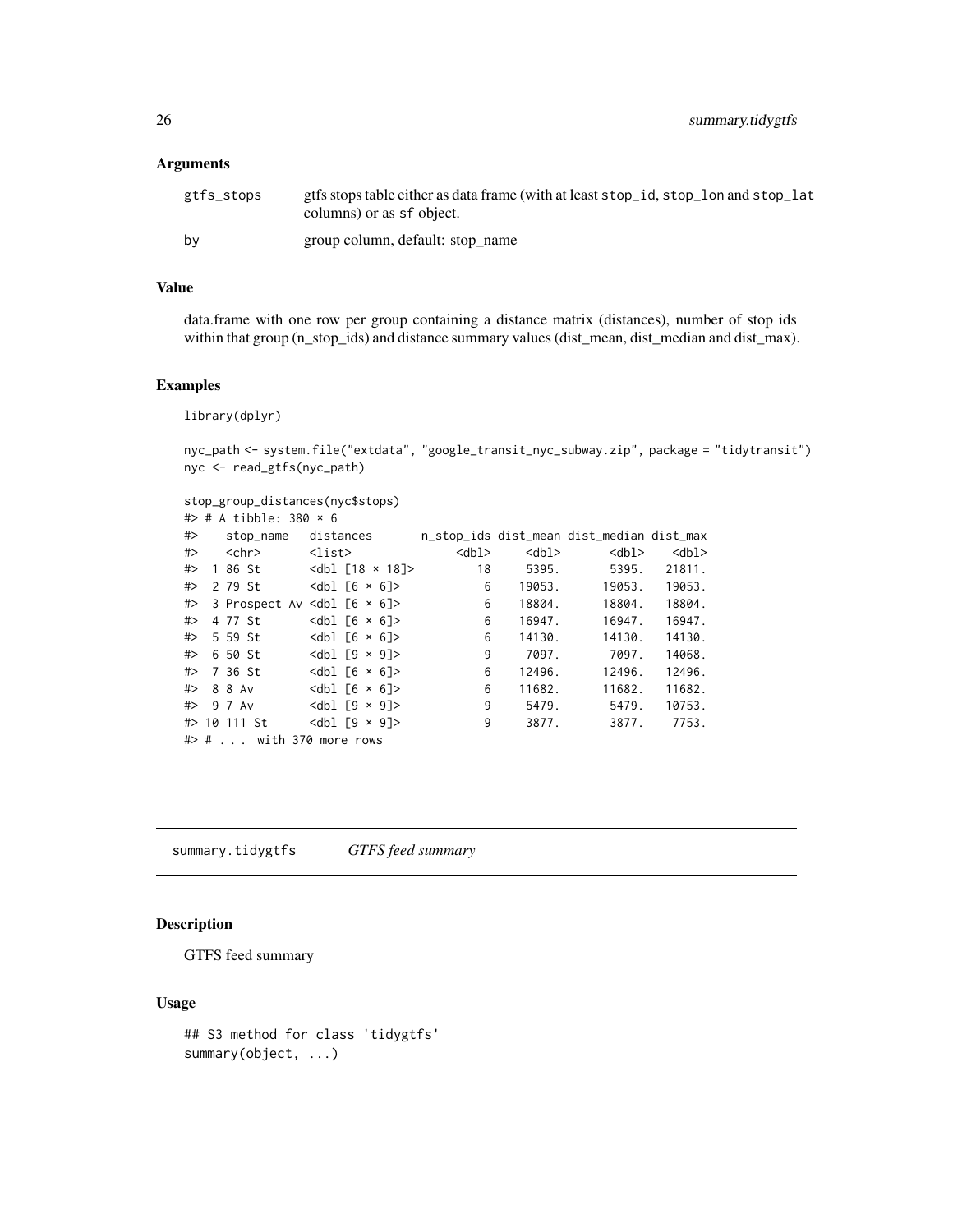## <span id="page-26-0"></span>travel\_times 27

#### Arguments

| object   | a gtfs_obj as read by read_gtfs() |
|----------|-----------------------------------|
| $\cdots$ | further specifications            |

#### Value

the tidygtfs object, invisibly

<span id="page-26-1"></span>travel\_times *Calculate shortest travel times from a stop to all reachable stops*

## Description

Function to calculate the shortest travel times from a stop (given by stop\_name) to all other stop\_names of a feed. filtered\_stop\_times needs to be created before with [filter\\_stop\\_times\(\)](#page-8-1) or [filter\\_feed\\_by\\_date\(\)](#page-6-2).

## Usage

```
travel_times(
  filtered_stop_times,
  stop_name,
  time_range = 3600,
  arrival = FALSE,
 max_transfers = NULL,
 max_departure_time = NULL,
  return_coords = FALSE,
  return_DT = FALSE,
  stop_dist_check = 300
\mathcal{E}
```
## Arguments

filtered\_stop\_times

|               | stop_times data.table (with transfers and stops tables as attributes) created with<br>filter_stop_times() where the departure or arrival time has been set. Alter-<br>natively, a filtered feed created by filter_feed_by_date() can be used.                |
|---------------|--------------------------------------------------------------------------------------------------------------------------------------------------------------------------------------------------------------------------------------------------------------|
| stop_name     | Stop name for which travel times should be calculated. A vector with multiple<br>names is accepted.                                                                                                                                                          |
| time_range    | All departures within this range in seconds after the first departure of filtered_stop_times<br>are considered for journeys. If arrival is TRUE, all journeys arriving within time<br>range before the latest arrival of filtered_stop_times are considered. |
| arrival       | If FALSE (default), all journeys <i>start</i> from stop_name. If TRUE, all journeys<br>end at stop_name.                                                                                                                                                     |
| max transfers | The maximimum number of transfers                                                                                                                                                                                                                            |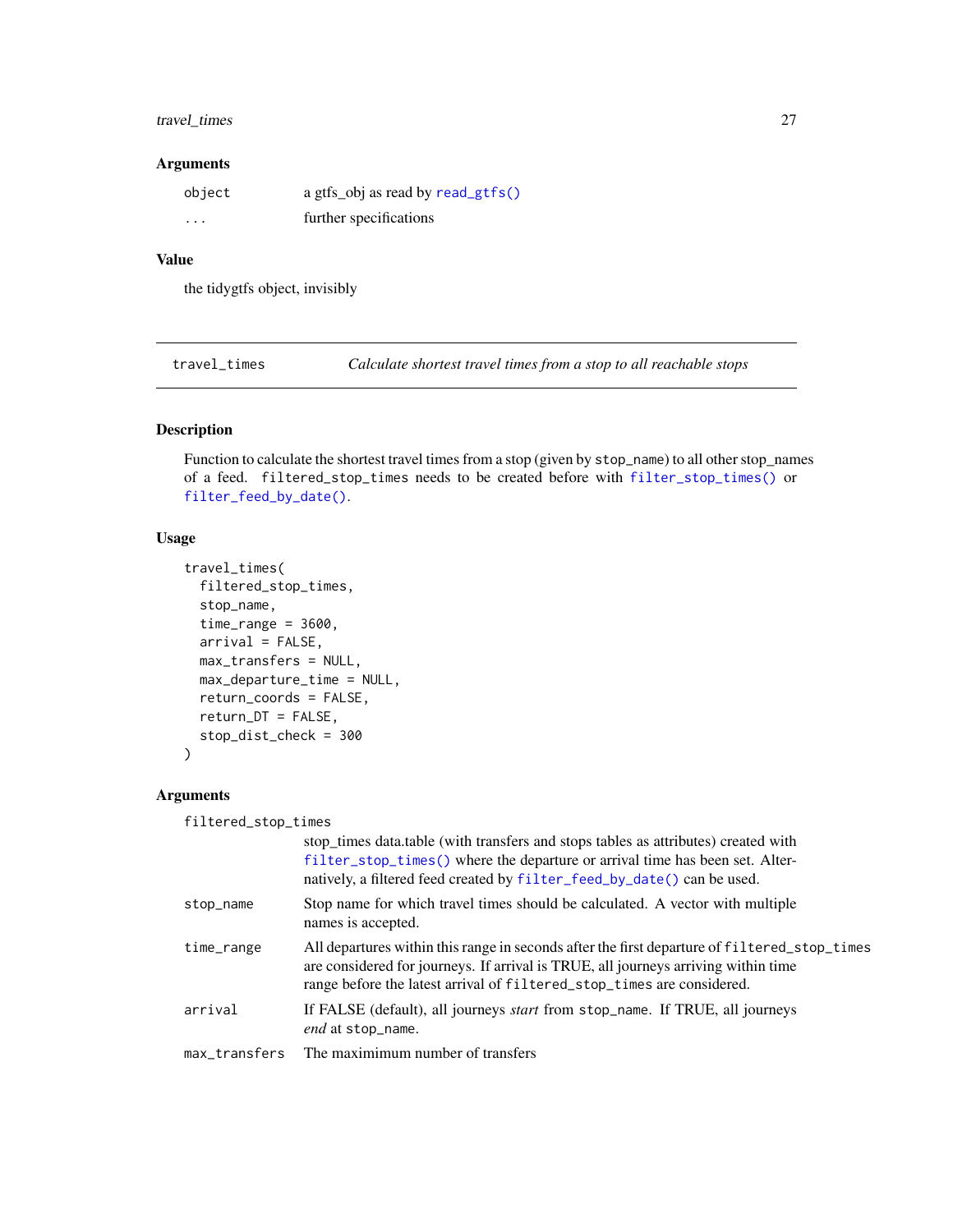<span id="page-27-0"></span>

| max_departure_time |                                                                                                                                                                                                                                                                                                                                                                                          |
|--------------------|------------------------------------------------------------------------------------------------------------------------------------------------------------------------------------------------------------------------------------------------------------------------------------------------------------------------------------------------------------------------------------------|
|                    | Either set this parameter or time_range. Only departures before max_departure_time<br>are used. Accepts "HH:MM:SS" or seconds as a numerical value. Unused if<br>arrival is TRUE.                                                                                                                                                                                                        |
| return_coords      | Returns stop coordinates as columns. Default is FALSE.                                                                                                                                                                                                                                                                                                                                   |
| return_DT          | travel times() returns a data table if TRUE. Default is FALSE which returns a<br>tibble/tbl df.                                                                                                                                                                                                                                                                                          |
| stop_dist_check    |                                                                                                                                                                                                                                                                                                                                                                                          |
|                    | stop names are not structured identifiers like stop ids or parent stations, so it's<br>possible that stops with the same name are far apart. travel_times() errors if<br>the distance among stop_ids with the same name is above this threshold (in<br>meters). Use FALSE to turn check off. However, it is recommended to either<br>use raptor() or fix the feed (see cluster_stops()). |

#### Details

This function allows easier access to [raptor\(\)](#page-16-1) by using stop names instead of ids and returning shortest travel times by default.

Note however that stop\_name might not be a suitable identifier for a feed. It is possible that multiple stops have the same name while not being related or geographically close to each other. [stop\\_group\\_distances\(\)](#page-24-1) and [cluster\\_stops\(\)](#page-2-1) can help identify and fix issues with stop\_names.

#### Value

A table with travel times to/from all stops reachable by stop\_name and their corresponding journey departure and arrival times.

#### Examples

```
nyc_path <- system.file("extdata", "google_transit_nyc_subway.zip", package = "tidytransit")
nyc <- read_gtfs(nyc_path)
# stop_names in this feed are not restricted to an area, create clusters of stops to fix
nyc <- cluster_stops(nyc, group_col = "stop_name", cluster_colname = "stop_name")
# Use journeys departing after 7 AM with arrival time before 9 AM on 26th June
stop_times <- filter_stop_times(nyc, "2018-06-26", 7*3600, 9*3600)
tts <- travel_times(stop_times, "34 St - Herald Sq", return_coords = TRUE)
library(dplyr)
tts <- tts %>% filter(travel_time <= 3600)
# travel time to Queensboro Plaza is 810 seconds, 13:30 minutes
tts %>% filter(to_stop_name == "Queensboro Plaza") %>% pull(travel_time) %>% hms::hms()
# plot a simple map showing travel times to all reachable stops
# this can be expanded to isochron maps
library(ggplot2)
ggplot(tts) + geom_point(aes(x=to_stop_lon, y=to_stop_lat, color = travel_time))
```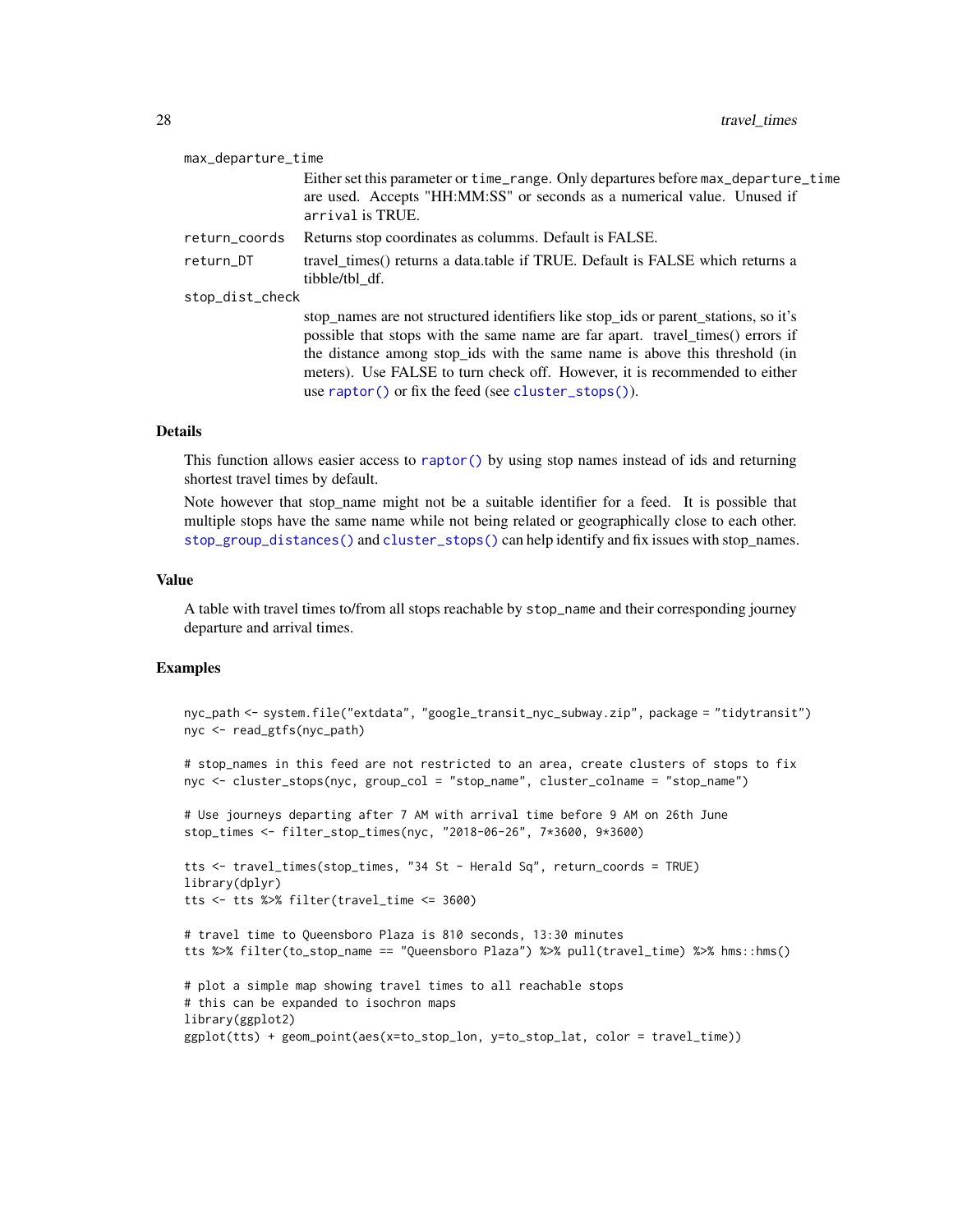<span id="page-28-1"></span><span id="page-28-0"></span>Validates the GTFS object against GTFS specifications and raises warnings if required files/fields are not found. This function is called in [read\\_gtfs](#page-18-1).

#### Usage

```
validate_gtfs(gtfs_obj, files = NULL, quiet = TRUE, warnings = TRUE)
```
#### Arguments

| gtfs_obj | A GTFS object                                                                                                                                                                                                              |
|----------|----------------------------------------------------------------------------------------------------------------------------------------------------------------------------------------------------------------------------|
| files    | A character vector containing the text files to be validated against the GTFS<br>specification (without the .txt extension). If NULL (the default) the provided<br>GTFS is validated against all possible GTFS text files. |
| quiet    | Whether to hide log messages (defaults to TRUE).                                                                                                                                                                           |
| warnings | Whether to display warning messages (defaults to TRUE).                                                                                                                                                                    |

#### Value

A tidygtfs with a validation\_result attribute. This attribute is a tibble containing the validation summary of all possible fields from the specified files.

#### Details

GTFS object's files and fields are validated against the GTFS specifications as documented in [Google's Static GTFS Reference:](https://developers.google.com/transit/gtfs/reference)

- GTFS feeds are considered valid if they include all required files and fields. If a required file/field is missing the function (optionally) raises a warning.
- Optional files/fields are listed in the reference above but are not required, thus no warning is raised if they are missing.
- Extra files/fields are those who are not listed in the reference above (either because they refer to a specific GTFS extension or due to any other reason).

Note that some files (calendar.txt, calendar\_dates.txt and feed\_info.txt) are conditionally required. This means that:

- calendar.txt is initially set as a required file. If it's not present, however, it becomes optional and calendar\_dates.txt (originally set as optional) becomes required.
- feed\_info.txt is initially set as an optional file. If translations.txt is present, however, it becomes required.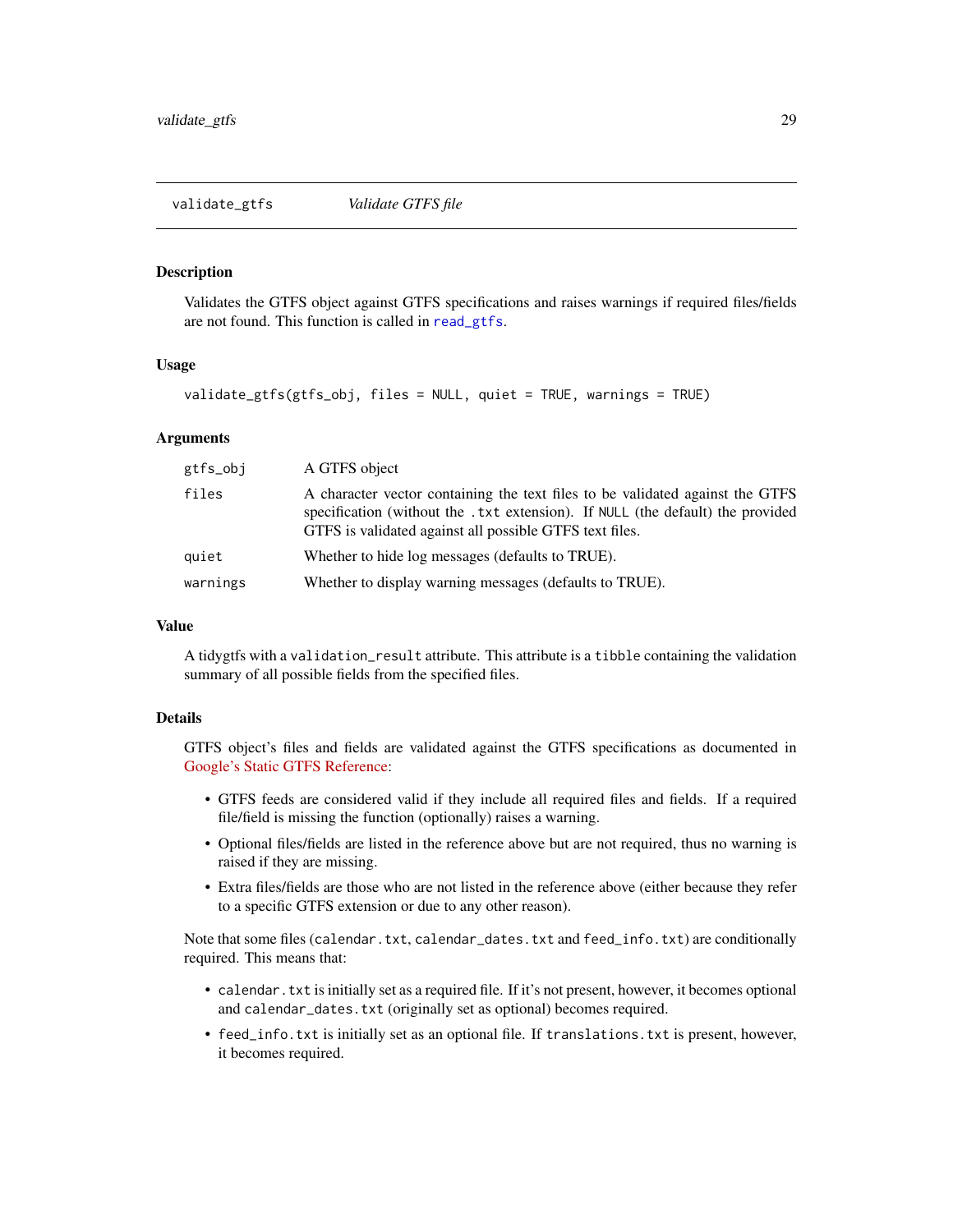## Examples

```
local_gtfs_path <- system.file("extdata", "google_transit_nyc_subway.zip", package = "tidytransit")
gtfs <- read_gtfs(local_gtfs_path)
attr(gtfs, "validation_result")
gtfs$shapes <- NULL
validation_result <- validate_gtfs(gtfs)
# should raise a warning
gtfs$stop_times <- NULL
validation_result <- validate_gtfs(gtfs)
```
write\_gtfs *Write a tidygtfs object to a zip file*

## Description

Write a tidygtfs object to a zip file

#### Usage

```
write_gtfs(gtfs_obj, zipfile, compression_level = 9, as_dir = FALSE)
```
## Arguments

| gtfs_obj          | a tidygtfs object                                                                                                           |  |
|-------------------|-----------------------------------------------------------------------------------------------------------------------------|--|
| zipfile           | path to the zip file the feed should be written to                                                                          |  |
| compression_level |                                                                                                                             |  |
|                   | a number between 1 and 9.9, passed to zip: $\chi$ zip                                                                       |  |
| as_dir            | if TRUE, the feed is not zipped and zipfile is used as a directory path. Files<br>within the directory will be overwritten. |  |

## Value

Invisibly returns gtfs\_obj

#### Note

Auxilliary tidytransit tables (e.g. dates\_services) are not exported.

<span id="page-29-0"></span>